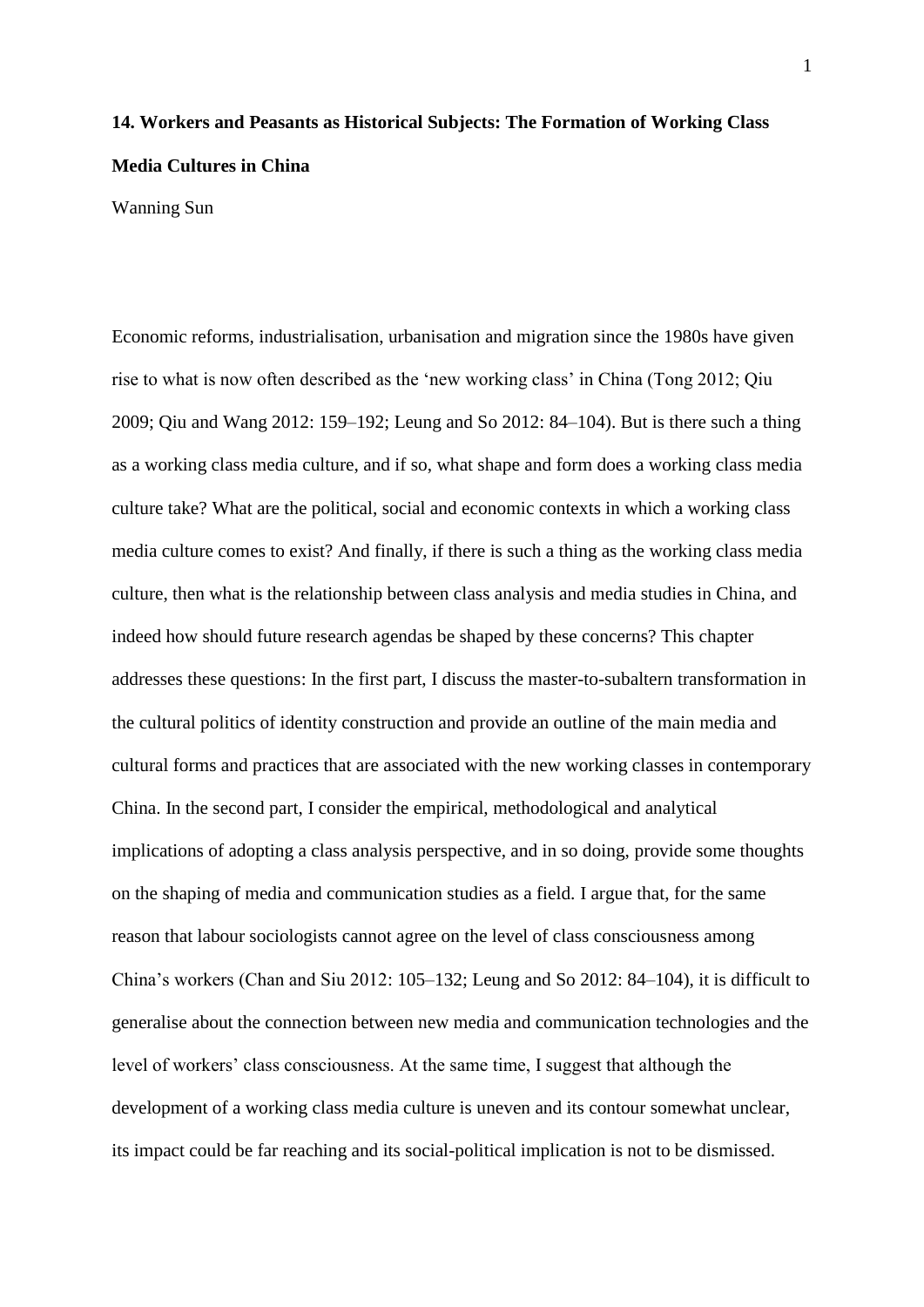This discussion cautions us against, on the one hand, an essentialist idea of a pure and authentic working class media culture, and on the other hand, a dismissive view about the long-term political, social and cultural impact of working class media practices.

## **From Proletarian to Subaltern: Working Class Media Practices**

It is now widely agreed that three decades of economic reforms has transformed China from one of the most egalitarian societies in the world to one of the most unequal societies in Asia and the world (Sun and Guo 2013; Whyte 2010; Lee and Selden 2009; Zang 2008: 53–70; Davis and Wang 2009). The impact of socioeconomic stratification has been extensively documented in the work of sociologists, economists and political economists. The main beneficiaries and agents of the social economic growth in the decades of economic reforms since the early 1980s are 'cadres, managers, and entrepreneurs', or what have come to be described as China's 'new middle class' (Goodman 2008: 24). In contrast, workers and peasants, once members of the 'most progressive forces of history', representing the 'most advanced forces of production', have lost their status as the most favoured social groups. 'There is no denying that large sections of the working class have lost their privilege and joined the new poor since losing their "iron rice bowl" and becoming detached from the CCP's historical mission' (Guo 2008: 40). The consequences of this process of class restructuring are indeed far reaching. Workers and peasants are now described as members of the 'disadvantaged groups' (*ruoshi qunti*).

Profound social changes have forced the Chinese Communist Party (CCP) to make necessary adjustments to its rhetoric on class discourses. Surveying the analyses of social restructuring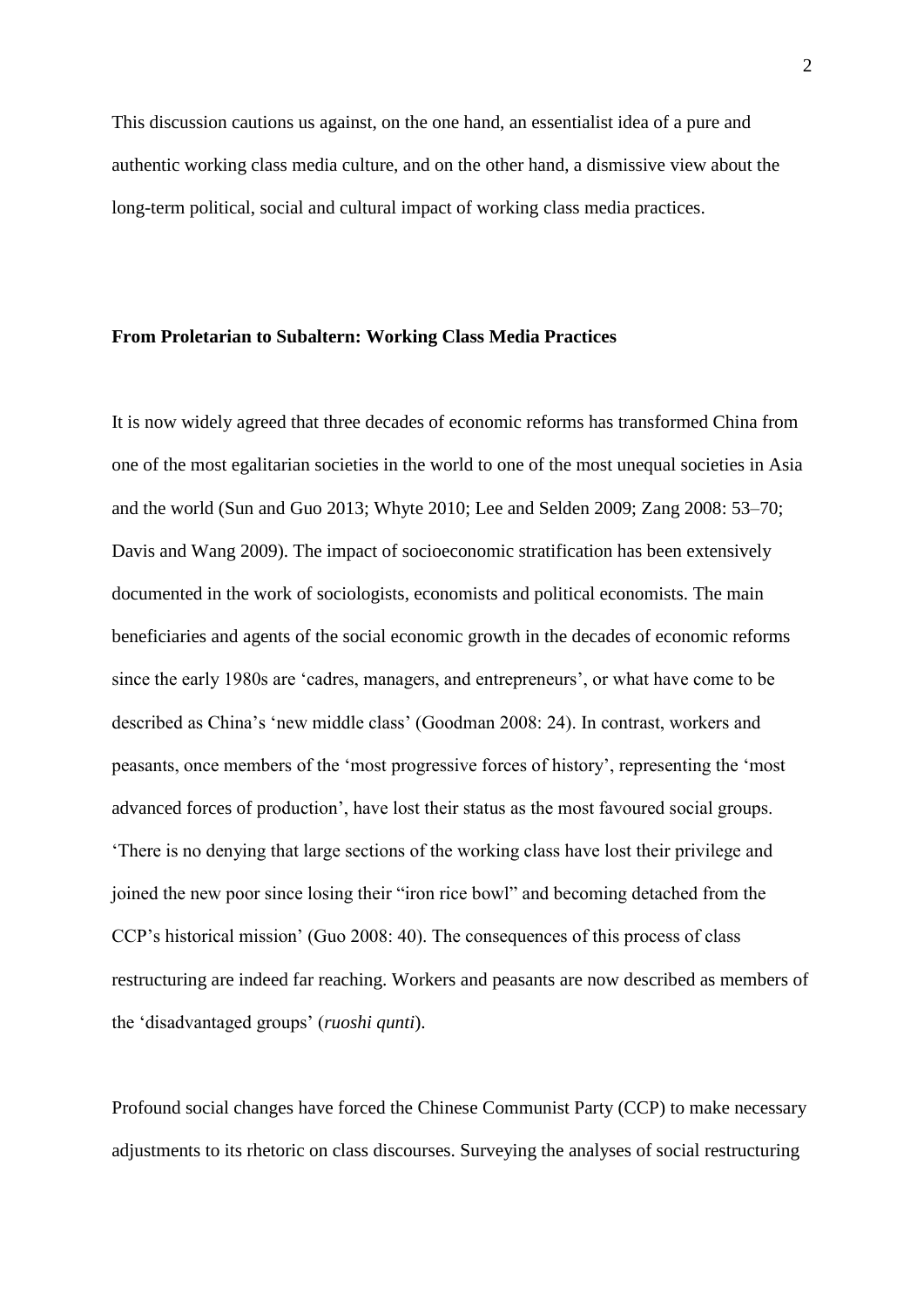by China's social scientists, Yingjie Guo identifies two crucial processes by which social classes are categorised and explained. The first is the deliberate evasion of class struggle discourse. This strategy resorts to acknowledging the reality of socioeconomic stratification in reform-era China but proposes the doctrine of social harmony as a strategy of managing class conflict. The second is the process by which intellectual work circumvents rather than raises class consciousness. With the class struggle discourse made inoperable, the entire society is now urged to look up to the middle classes as exemplary of preferred values, lifestyles and behaviours (Guo 2008: 51).

The Chinese workers in the neoliberal era of capital accumulation are not a monolithic entity. Noticeable differences exist in terms of grievances, pattern of mobilisation and collective action, subjective identity, between rural migrant workers and state-enterprise workers, and between workers in private and joint venture factories in south China, and rust-belt state workers in north China (Lee 2007; Leung and So 2012: 84–104). However, across the board, in terms of media representations of the Chinese worker, we have witnessed dramatic shifts in narrative strategies, discursive positions and ideological agendas. The identity of the worker has changed, along with the political, social and economic meaning of work. 'Workers', which once denoted dignity and ownership of the means of production, are now widely described as *dagong* individuals, denoting casual labourers for hire in the capitalist labour market. In the socialist era, workers engaged in labour (*laodong*), which gave them dignity, pride and moral legitimacy; now they are rural migrant workers (*nong min gong*, meaning peasant worker), who exist as cheap labour, which is either in excess or short supply, and who are in constant need of self-improvement in order to make themselves qualified for capitalist production (Yan 2008; Pun 2005; Sun 2009). Whereas in the socialist era they were the proletariat vanguards in possession of supreme moral leadership, they have become the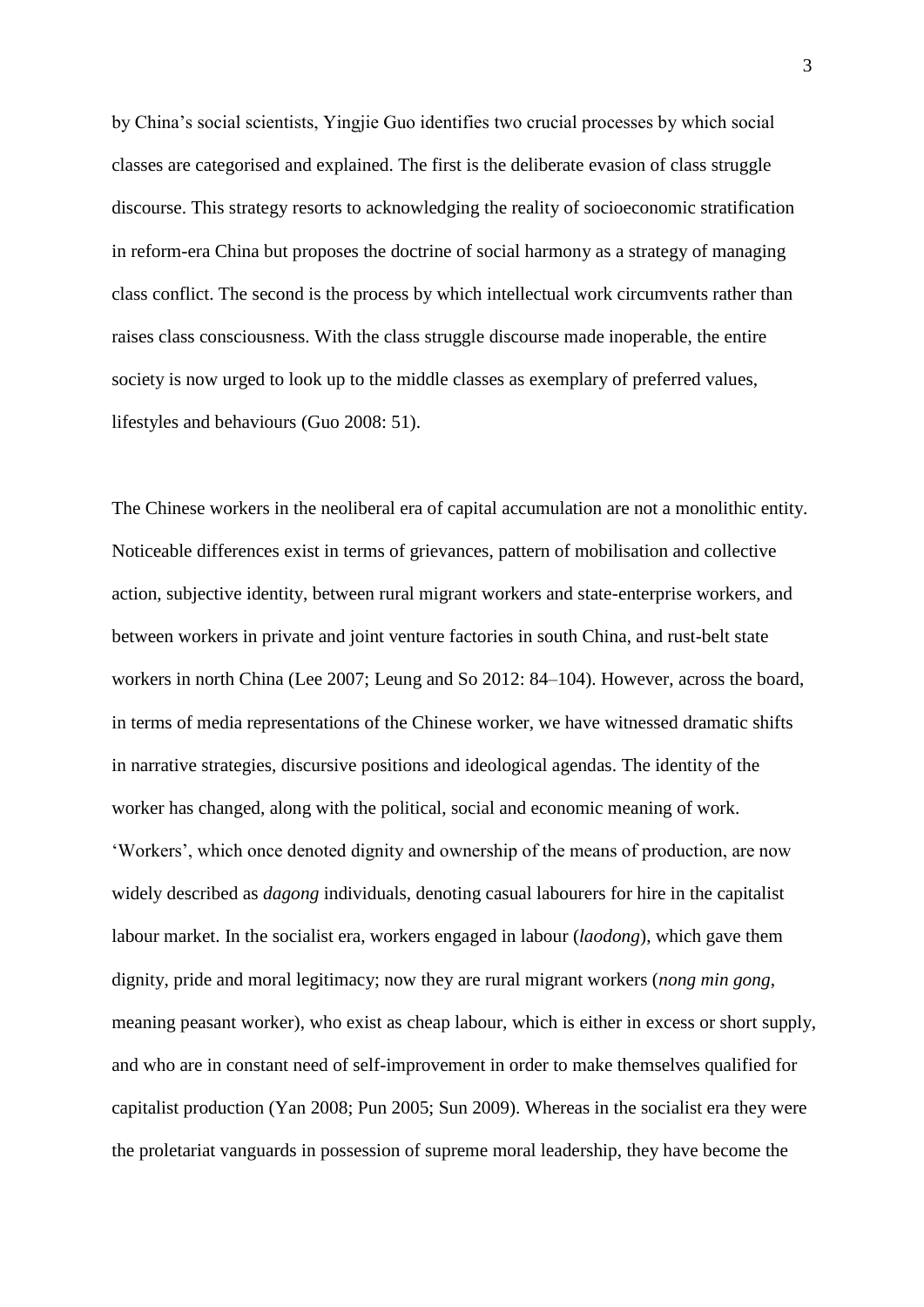object of urban and middle-class sympathy and compassion. We now are confronted with a most uncomfortable and, to the CCP, inconvenient truth: the workers and peasants may have become the masters of socialism, but are now occupying the bottom of the social hierarchy. Workers, particularly rural migrants, are now often described as people from *dicing* (literally meaning 'the very bottom of the rung') and this description evokes a spatial metaphor of a vertically arranged socially hierarchy. Thus, in reality if not in rhetoric, and truer about some individuals than others, we can say that workers' socioeconomic status has regressed to where it was before their historical *fanshen*.

Literally meaning 'turning over the body', the term *fanshen* evokes a corporeal metaphor to connote the complete change of political identity, whereby the downtrodden have finally stood up to become speaking subjects. *Fanshen* therefore has the 'extended meaning of casting off economic and political oppression and assuming full citizenship' (Hershatter 2007: 87). Made familiar to western scholars through William Hinton's influential book of the same title, a documentary account of the revolution in a single Chinese village (Hinton 1997), the notion of *fanshen* draws on Mao's famous logic that 'where there is oppression, there will be rebellion', and is essential to the successful mobilisation of class consciousness, a crucial dimension of the revolutionary cause (Cai 2010). What is noteworthy is that while the 'position reversal' (*fanshen*) discourse was widely resonant with and widely used by workers and peasants in the socialist era, *diceng*, in contrast, is a term mostly used by urban middle class academic and cultural elites to describe those below them. For instance, novels and poetry about rural migrants, often written by migrants themselves, are described as *diceng* writings (*diceng xiezuo*) and *diceng* culture (*diceng wenhua*). In addition, those at the bottom rung are perceived to be morally inferior, lacking in civility, and ill equipped with the skills and knowledge necessary for China's modernisation and integration into the global economy.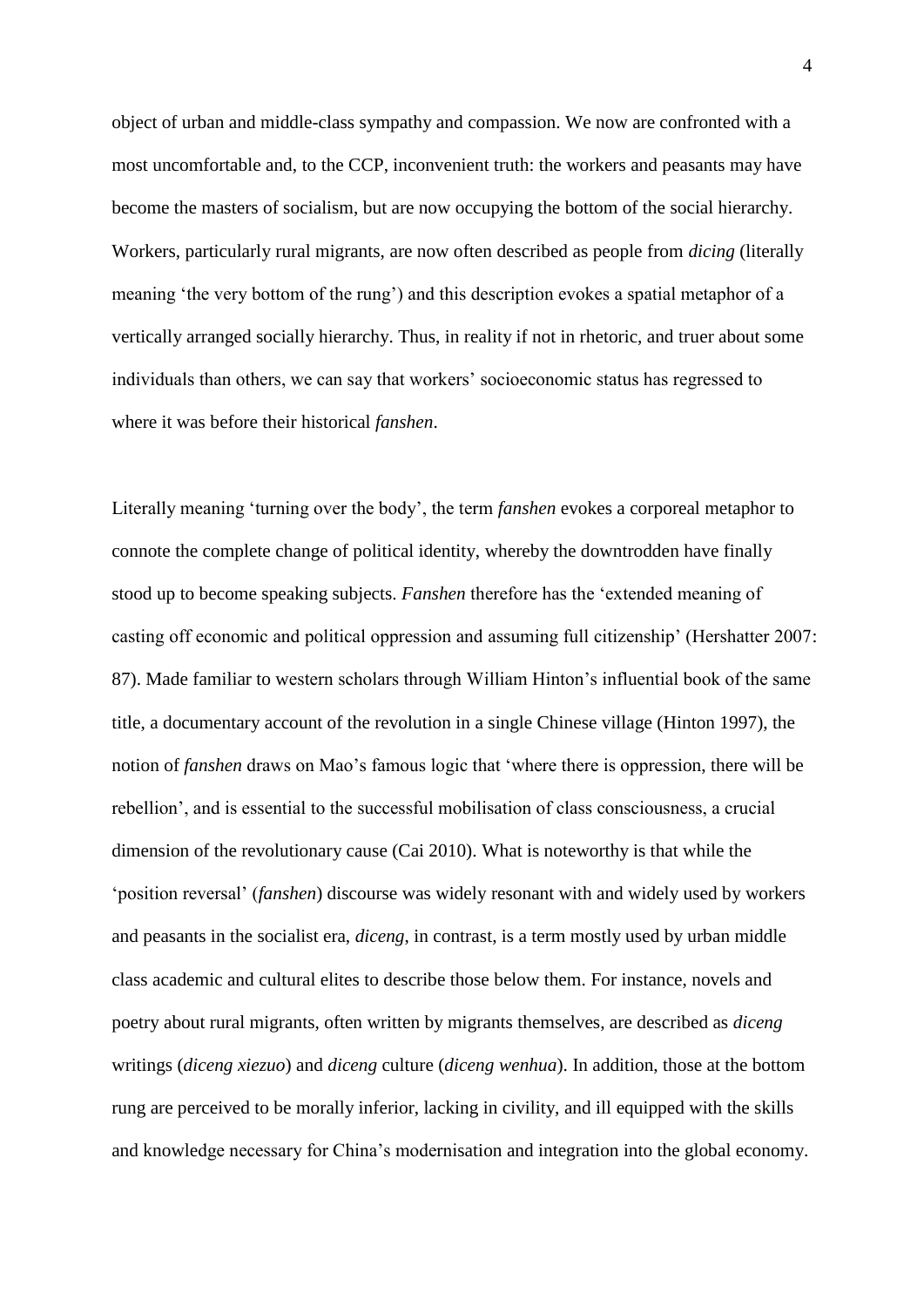In the grand narrative of modernisation, the worker is no longer cast in the role of moral leadership; instead, he is often found wanting in 'intellectual capability and personal quality' (*suzhi*). In contrast to the discourse of dignity, the discourse of *suzhi* functions in the narrative of 'elite modernist technologies' (Jacka 2006: 56) as both an instrument of neoliberal governmentality and a technology of the self (Yan 2008; Anagnost 2004: 189–208). Eschewing the Marxist notion of class in terms of the relations of production, *suzhi* codes the class-based difference between rural migrants and the urban middle class. Furthermore, *suzhi* 'works ideologically as a regime of representation through which subjects recognise their positions within the larger social order' (Anagnost 2004: page number). Given that migrants construct their identities and understand their experience in reaction to and within the framework of state and popular discourses (Jacka 2006; Sun 2009; Yan 2008), the experience of migrants and the formation of migrants' subject positions must be understood within the context of their differentiated levels of acceptance of and identification with dominant discourses, which have inevitably cast the rural migrant as being in need of *suzhi*  development (Yan 2008). The worker is no longer a morally righteous proletariat; instead, he is a shadowy figure who moves across the increasingly 'polysemic and hybrid' discursive universe of post-Mao China, where 'official propaganda, middle-class social reformist sensibilities, and popular concerns for hot social issues all jostle to be heard' (Zhao 2008). As a social identity that is increasingly subject to myriad discursively and visually mediated configurations, the migrant worker exists in the contested and fraught space between the government's tokenistic representation, market-driven urban tales inundating the popular culture sector, independent, alternative, or underground documentaries on the transnational art circuits, and various forms of cultural activism engaged in by Non-Governmental Organisation (NGO) workers and their intellectual allies. In addition, all these ideological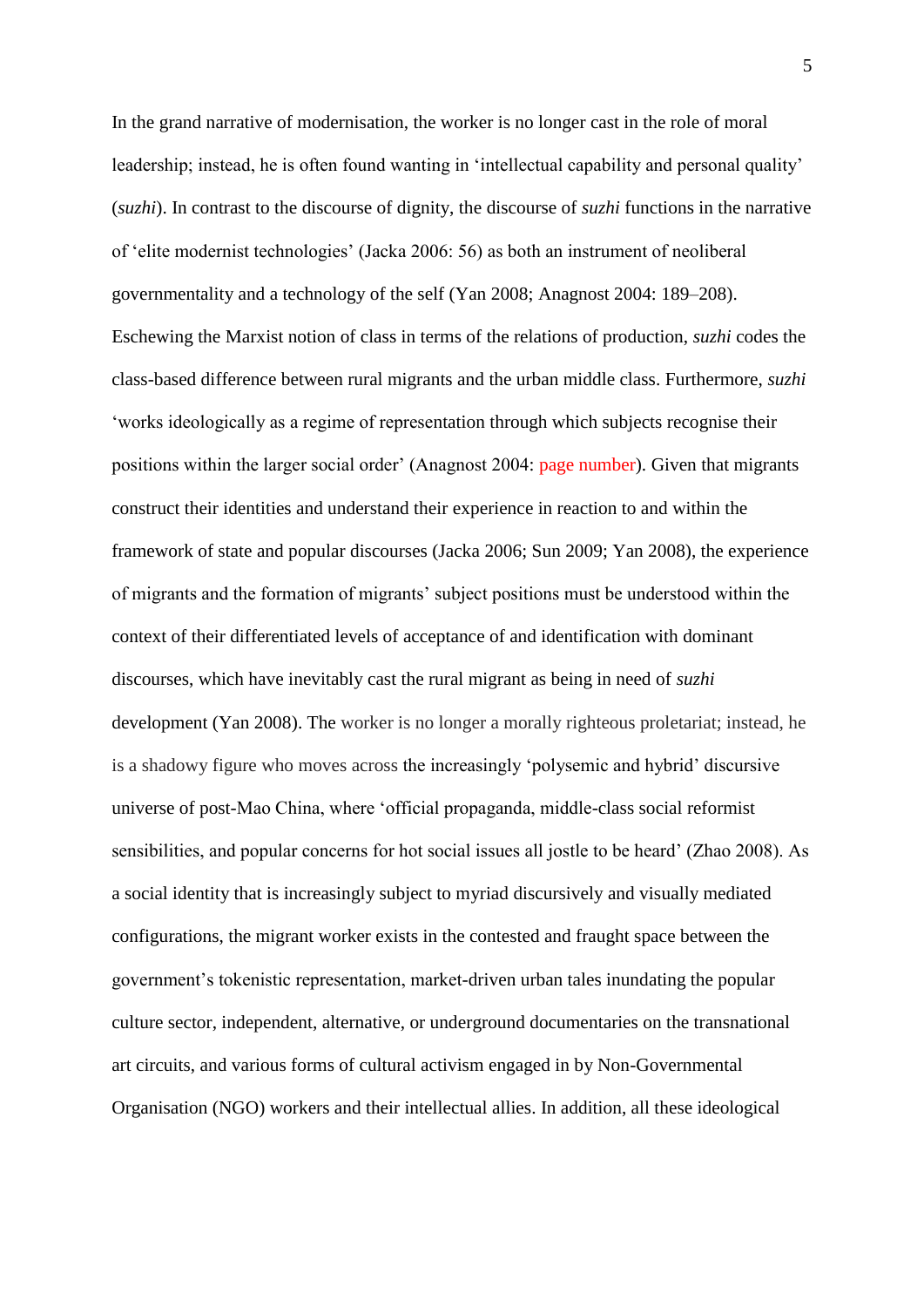sites must decide on the extent to which they draw on a socialist cultural politics of the working class.

Widespread socioeconomic stratification has not only led to the marginalisation of the workers in a material sense, it has also given rise to the 'culture of inequality' (Sun 2013a: page number), evidenced in the hegemonic language of the urban, consumer-oriented middle class, along with the marginalisation of workers' and peasants' voices. In other words, if the proletariat cultural practices shifted from the tactics of the resistance of the weak to assume the position of the powerful in the revolutionary narratives (Cai 2010), such power dynamics have largely been reversed in the reform era. However, this does not mean that workers and peasants in the revolutionary discourse spoke their own language; in fact, they were using the vocabulary provided by the state, and their proletariat speech acts were sponsored and organised by the state. Rather than seeing this state-people relationship as that of top-down indoctrination, Hershatter points to a mutually appropriative dynamic, whereby the people were able to borrow the official language to make sense of their own past experience of exploitation and subjugation. For Hershatter, as well as literary critic Xiang Cai, the real failure of a socialist proletariat culture is due not so much to the imposition of an official language of class domination and class struggle onto the people. Rather, it is the tendency of the official language, particularly during the Cultural Revolution, to become increasingly 'homogenising', 'unilinear', caricaturised, falsified and 'overblown' (Hershatter 1993: 108).

Nor does this mean that Chinese workers in the neoliberal labour regime are resigned to returning to their position prior to the revolution. In a wide range of ideological spaces and discursive sites, and in different shapes and forms, workers again assume the prerevolutionary position of resistance and rebellion, albeit in a much more technologised and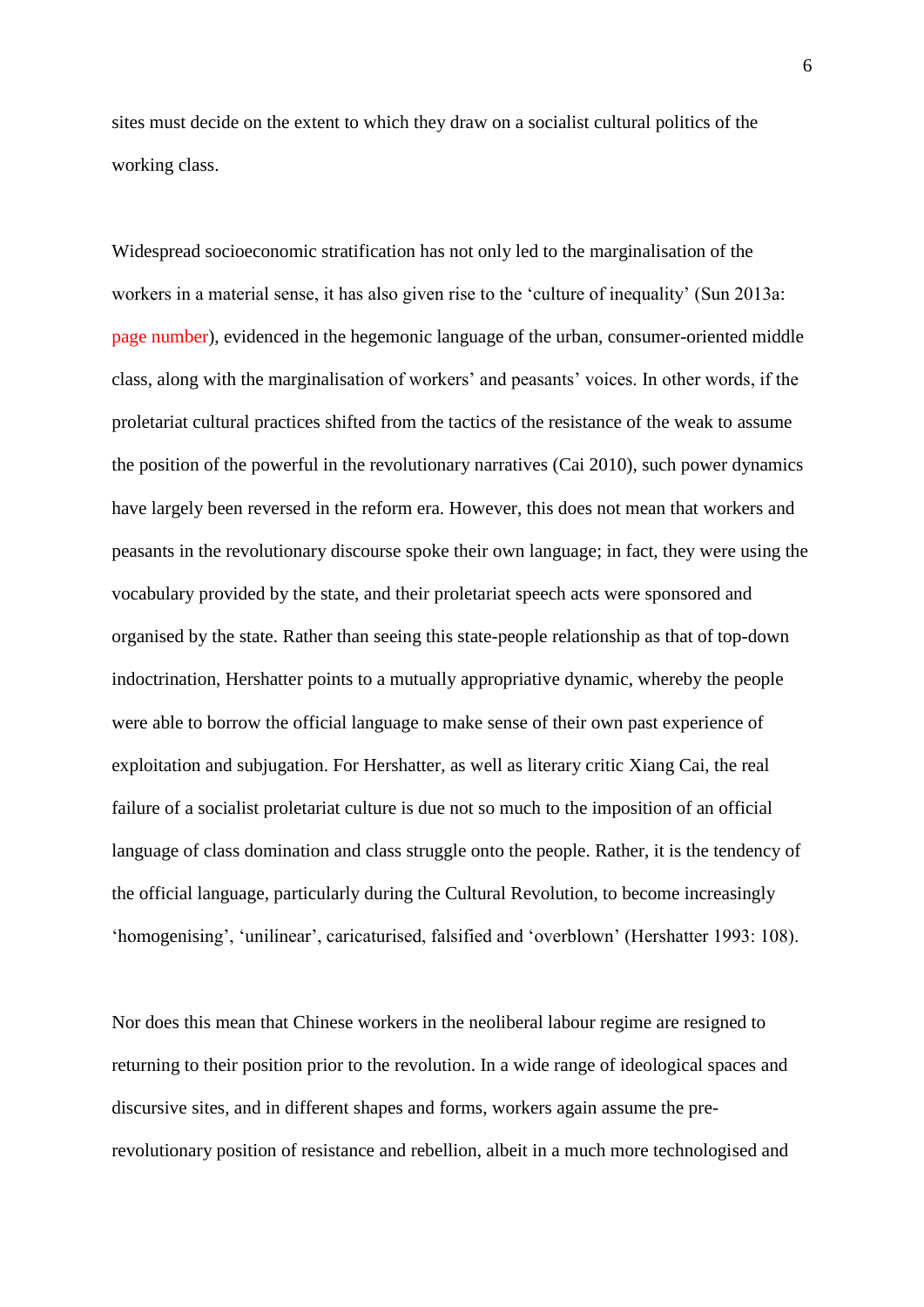mediatised form. Workers' media practices demonstrate wildly varied levels of agency and political consciousness. They range from opportunistic engagement with the mainstream media for purposes of protecting or defending workers' rights and interests, to active participation in media activism aimed at productive alternative, even oppositional discourses. For instance, staring at the hegemonic power of the mainstream media, aggrieved migrant workers often make the 'choiceless choice' of threatening to jump from tall buildings on construction sites in order to force management to pay wages owed to them. Workers' decisions to insert themselves into media spectacles by staging 'extreme actions' testifies to workers' understanding of how to exploit media logic, but at the same time they are acutely aware that the effectiveness of their tactics are subject to the vagaries of politics (Sun 2012a). These media spectacles, as well as workers' involvement in them, highlight the David-versus-Goliath power imbalance that marks worker versus state/capital relations, as well as the complexity of the structure-versus-agency dialectic.

Workers' media practice also takes the form of adopting new media and communication technologies to produce alternative materials as testimonials to work conditions, labour disputes, and the everyday reality of marginalisation (Xing 2012: 63–82). For instance, migrant workers have become increasingly savvy with the use of new media technologies to protect their rights and publicise individual experiences of injustice, including work-place injuries, failure to receive wages and unacceptable working and living standards (Tong 2012). Qiu (2009) refers to these incidents as 'new media events'. Contrasting them with televised events, rituals and ceremonies, which are sleek in presentation, grand in scale and often take place in important spaces, Qiu argues that these media practices, enabled by the internet and new media technologies, nevertheless have the capacity to raise public awareness and effect real social change, even though they are small in scale.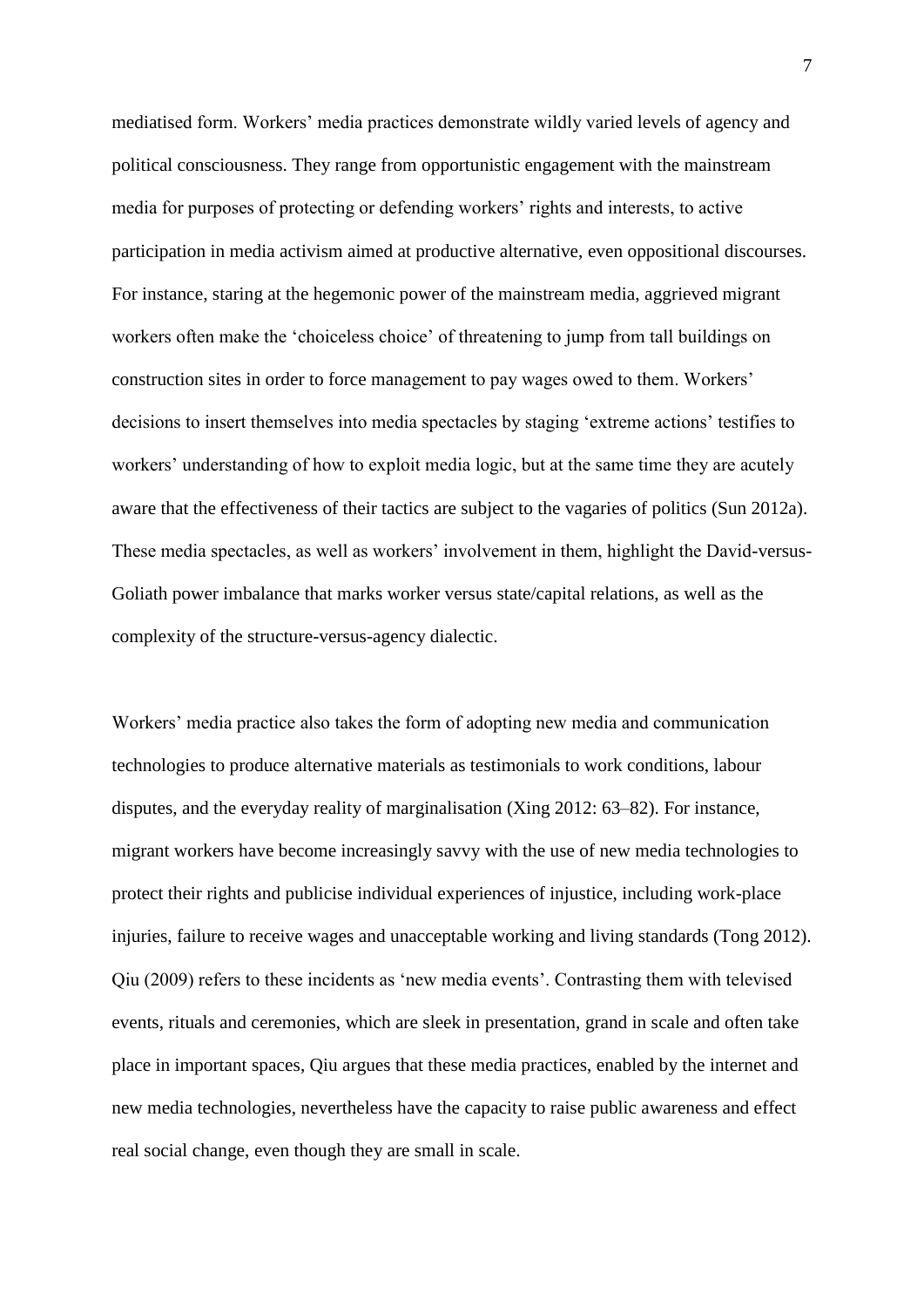Worker activists also engage in various forms of creative practice, such as *dagong* poetry and fiction. Whereas one could be forgiven for thinking that *dagong* life in the industrial heartland, notorious for its low pay, high levels of alienation and punishing effects on the body and soul, is hardly the ideal stuff for poetry, the truth is that long work hours and lack of tertiary education has not stopped many literary minded workers from creating poetry for self expression. For many worker-poets, writing poems is no longer an idle pursuit. It is about finding meaning and purpose in an otherwise meaningless existence (Sun 2012b). Many lines from *dagong* poetry, for instance, have been transformed into lyrics by activist songwriters and performers, enabling them to be 'read' and performed in a variety of formats. Sun Heng, a well known worker-singer and songwriter from the New Worker Art and Cultural Festival in Picun, rural Beijing, regularly puts music to *dagong* poems and performs them for migrant worker audiences. Also, lines from *dagong* poetry are often chosen to accompany the visual presentations, installations and exhibitions showcasing the work and living conditions of workers, leading to a range of highly dispersed and unpredictable modes of distribution, available to both workers and urban consumers. Finally, most worker-poets utilise online spaces, particularly blogs, to publish their work and engage in dialogue with readers (Sun 2012c). This approach allows these writers to bypass the conventional institution of publishing. At the same time, the online reputation of some of these writers has led to book contracts with more traditional publishers (Sun 2013b).

Both *dagong* poetry and *dagong* literature seek to create alternative spaces where workers' suffering and experiences with social and economic injustice and exploitation can be narrated. In doing so, they effectively create a new space — albeit much more mediatised and in many cases virtual — to act out the new proletariat speech act of 'speaking bitterness'. The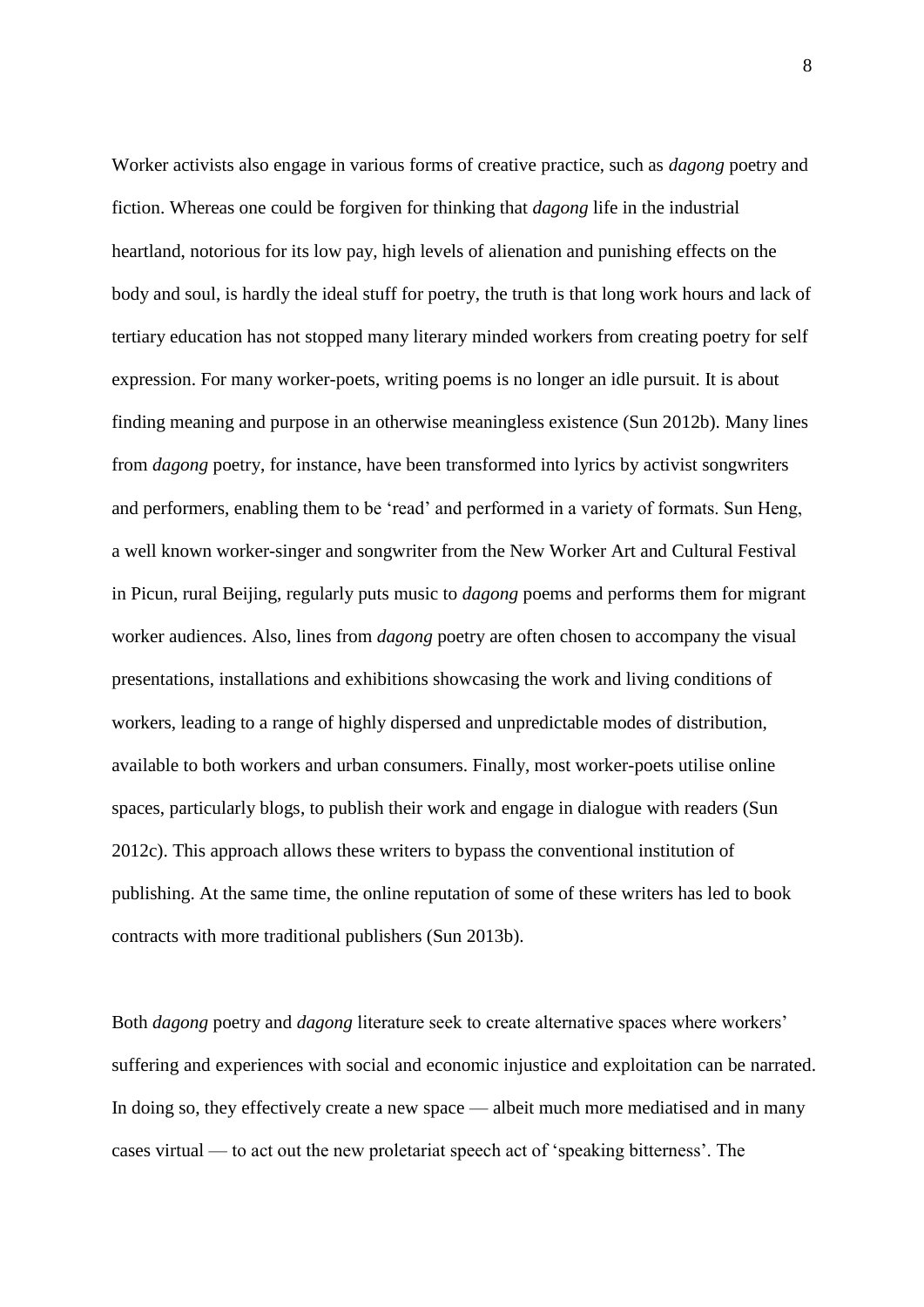noticeable difference with its socialist antecedent is that rather than 'speaking bitterness of the past and savouring the current sweetness' (*yiku sitian*), these new, mediatised and technologically enabled genres of speaking bitterness are records of the bitterness and suffering *here* and *now*. Although many worker-poets and worker-novelists have left the assembly line in the factory to work in 'white-collar' jobs, some — especially those connected with labour NGOs — make a point of identifying themselves as *dagong* writers, and see it as their mission to advocate for workers' interests and class positions.

Migrant workers write blogs on *dagong* lives, and activists and leaders from the worker community effectively use *weibo* (a microblogging platform similar to Twitter) to inform, mobilise, organise and coordinate collective actions against capitalist management (Qiu 2012: 173–189; also see Willnat, Wei and Martin in this volume). Other activists produce visual materials, including videos, documentaries and photography for the primary purpose of raising awareness among the wider community, as well as class consciousness among the workers. Although these grassroots media practices can hardly compete with mainstream media in terms of the scale of production and level of exposure, they nevertheless represent some nascent media forms and practices that have been made possible by the advent of digital visual technologies and online spaces (Sun 2012d: 83–100; Sun 2012e). It has been observed that with the exceptionally high level of uptake of mobile phones and social media platforms such as QQ (Chinese version of Skype) by rural migrant workers, engagement in new media practices has become an integral aspect of the very fabric of the everyday experience of the worker, especially workers that belong to the younger generation (Qiu 2009). In other words, workers' media practices should no longer be considered as external to workers' socioeconomic experience as industrial labourers. They are part of the same experience.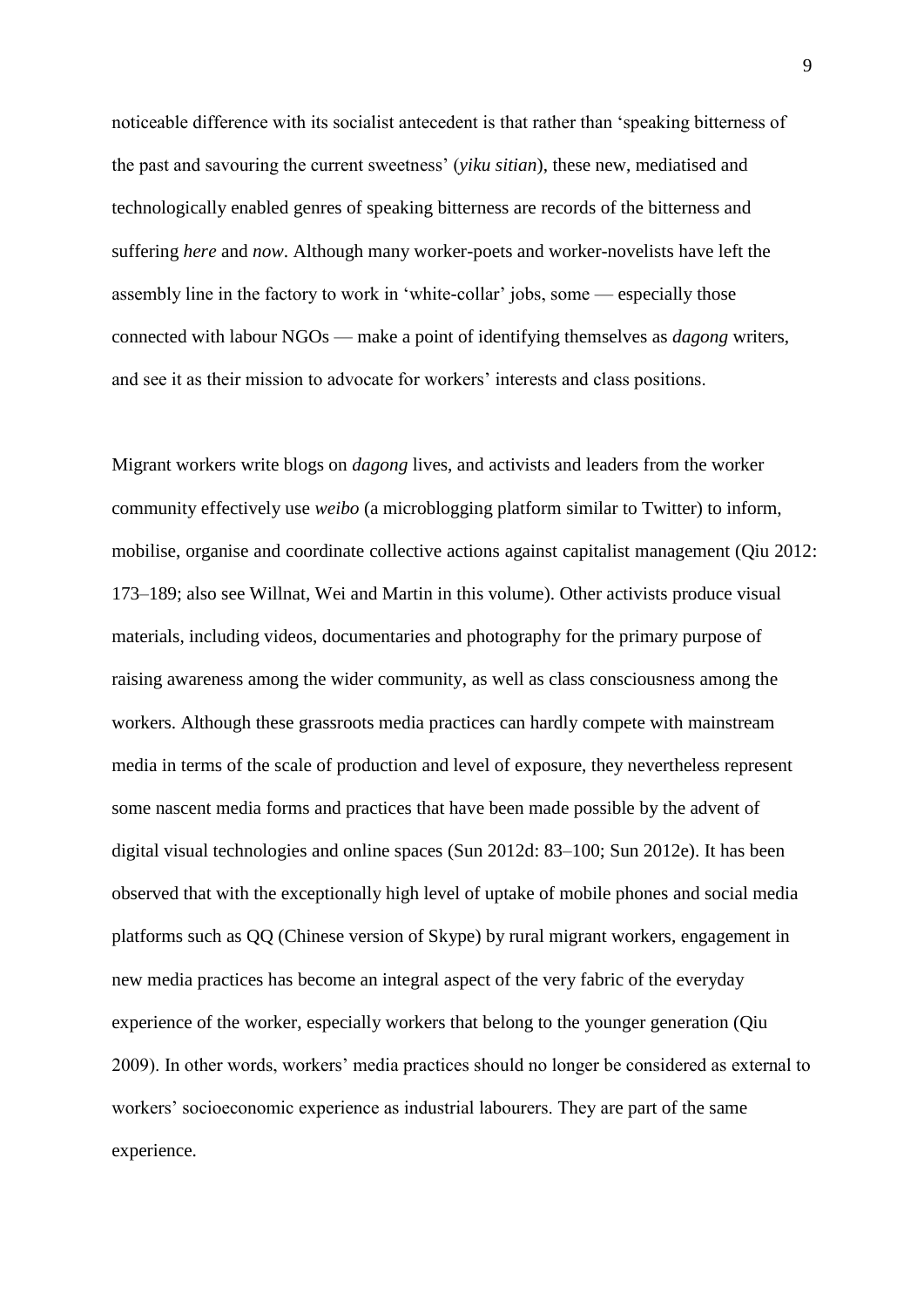This account of the media practices favoured by workers is admittedly sketchy. Qiu and Wang's comparison (2012: 159–192) between the workers' cultural spaces of rural migrants in Beijing and state workers in Anshan points to divergence between rural migrant workers and state workers in terms of cultural practices and media strategies. At one end of the spectrum, witnessing media practices favoured by migrant workers which do not *prima facie* present themselves as active acts of opposition, one can be forgiven for thinking that mobile technologies, online technologies and social media function more as 'opium', diverting workers' attention to mundane pursuits instead of making commitments to political and social causes of 'liberation' (Tong 2012). In some cases, rather than a tool of empowerment, the mobile phones belonging to rural migrant workers can be used by their employers for purposes of control and micro-surveillance (Wallis 2013). Like their urban consumer counterparts, migrant workers spend much time in internet cafés and on their personal computers and mobile phones playing games and reading fantasy novels or 'how to succeed' self-help books. They also, like their urban counterparts, enthusiastically use camera phones to create a digital form of 'autobiography' and 'self-portraiture' (or 'selfie'), with meticulous attention to and reflection on the body (Gai 2009: 199–202). Rural migrant women working in the service sector in Beijing have been found to use their phone-cameras to produce images that make sense of their displacement and to document the transformations in their lives (Wallis 2013). At the other end of the spectrum, citing the examples of factory workers using mobile phones, blogging and social media in successful organisation of strikes, collective actions, and other interests-protecting activities, one is tempted to subscribe to a more hopeful view of empowerment of the worker afforded by new media technologies (Qiu 2012: 173–189).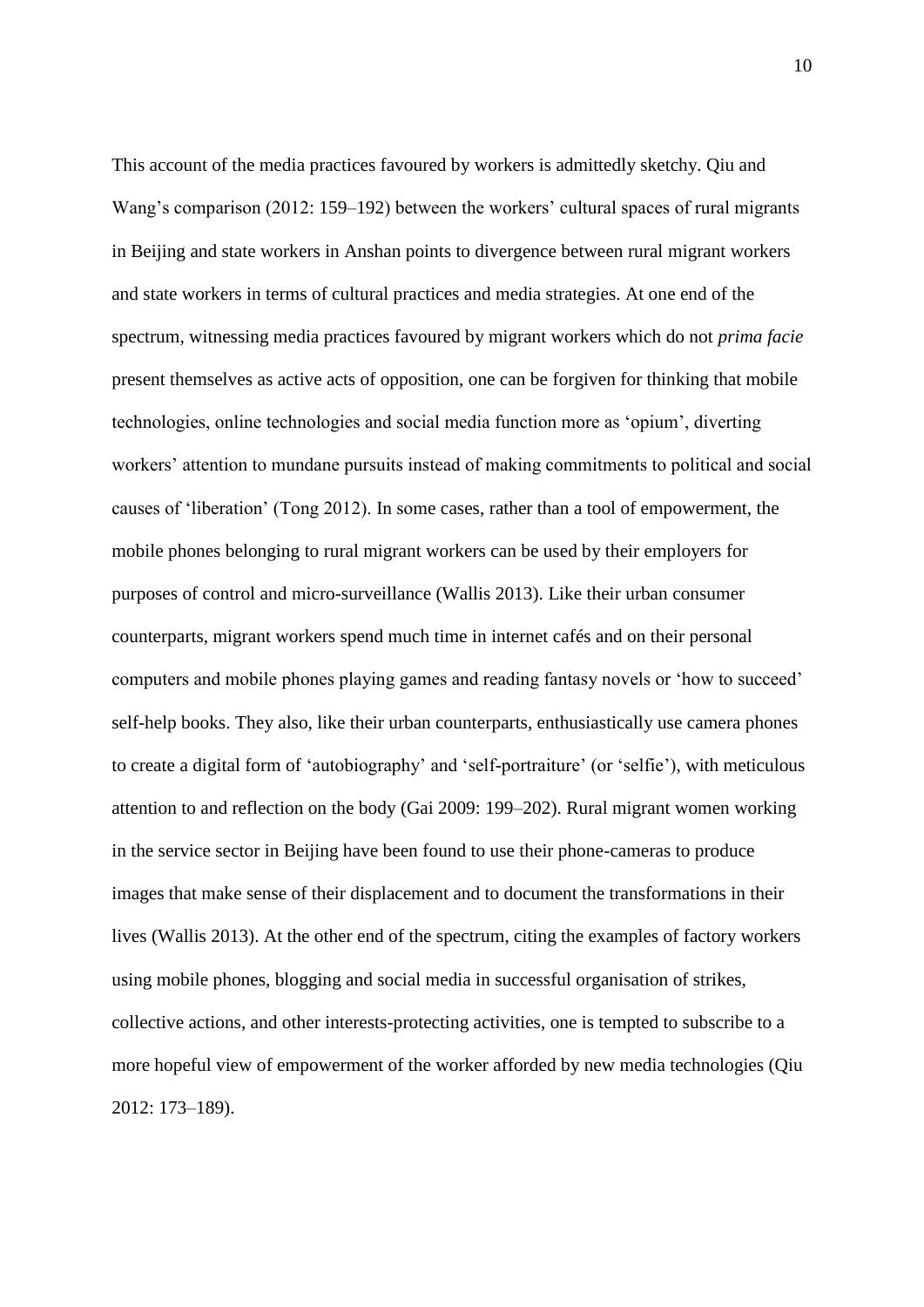## **Working Class Media Cultures: Implications for Future Research**

So far, this discussion has traced the disappearance of the master-of-the-nation discourse and the subjectification of proletariat subjectivity in media and cultural expressions. It has also outlined a range of media and cultural forms, practices and content which bear the trademark of the oppressed, marginal and subaltern. It shows that workers, formerly the rulers and masters of the nation, have once again taken up the 'weapons of the weak'. At the same time, the discussion also illuminates a number of themes that are worth bearing in mind in future research. First, working class media forms and practices exist only in response to and in juxtaposition with mainstream media, including both official and commercial media. Second, the cultural politics of identity construction engaged in by both the ideological mainstream and the working classes in contemporary China are necessarily played out by referencing critically, appropriatively and even ironically — its socialist antecedents. Third, the media forms and practices favoured by the working classes in the state sanctioned neoliberal market economy are shaped by new media and communication technologies.

In so far as the construction of the worker's identity is concerned, this is a shift from a proletarian to subaltern identity. While the former aims to reinforce the idea of workers as members of the most progressive social forces whose values, beliefs and behaviours are to be emulated by the less progressive social classes, such as the intellectuals, the technocrats and the bourgeoisie, the latter has the main purpose of resisting hegemony and creating alternative spaces to the mainstream, while simultaneously gaining voice, visibility and recognition. As Xinyu Lü, a Marxist scholar at Fudan University, Shanghai, observes sharply, Chinese workers and peasants, who used to be the political and moral backbone of socialist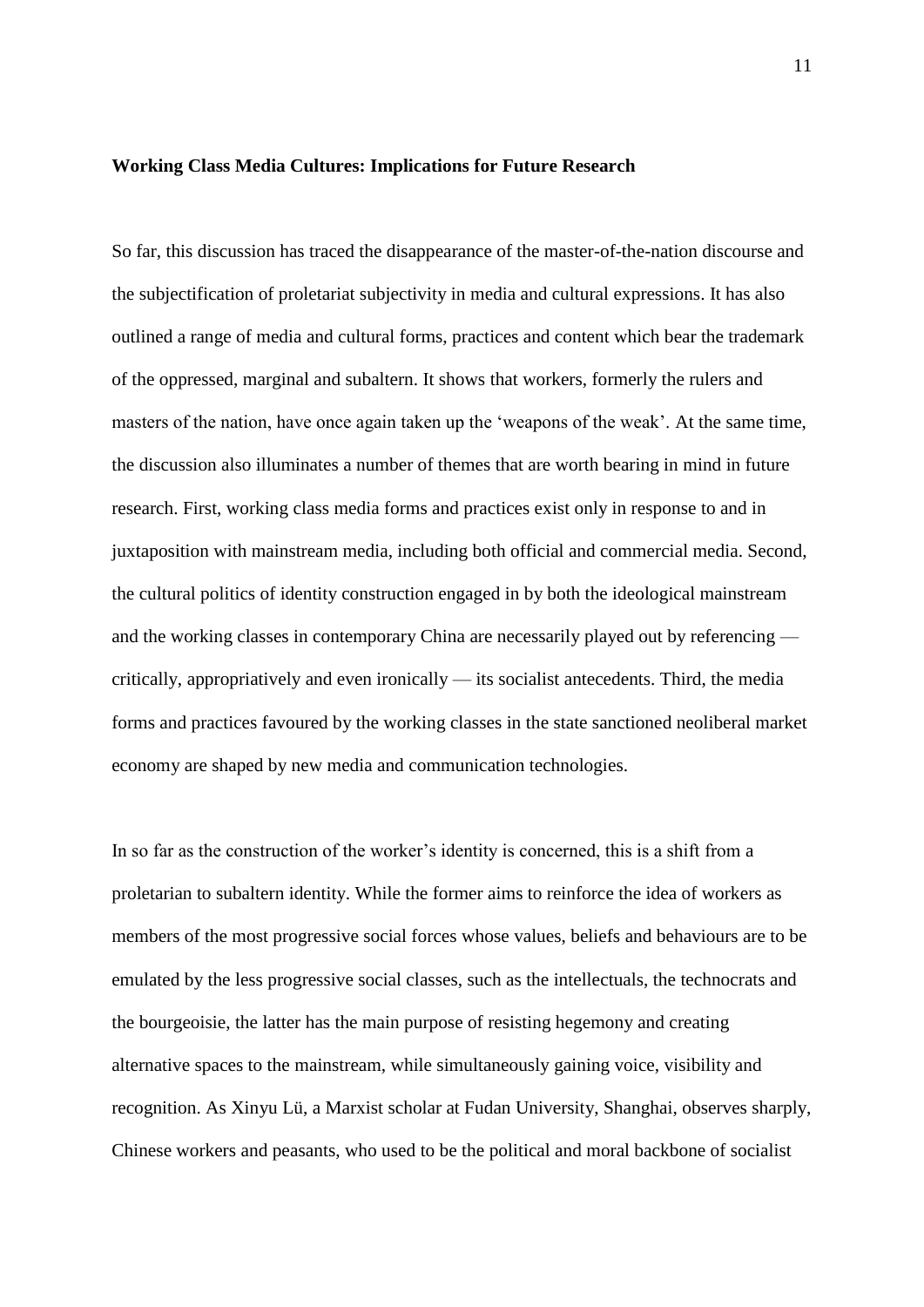China, so large in number and so indispensable to its revolutionary history, have well and truly become the 'subaltern' class in the Chinese contemporary polity (quoted in Zhao 2010a: page number).

This reallocation of discursive resources to accommodate the interests of the urban middle class is reflected in the media practices of the ideological mainstream, which in turn predetermines the research focus of media and communication studies. For instance, there is a surfeit of research interest in China's transnational, urban middle class as producers, intended consumers, subject matter and beneficiaries of economic reform. These include, for instance, media's role in perpetuating the values and lifestyles of urban, middle class consumers, discussions on the prospect of a bourgeois public sphere or civic society brought about by the use of digital, social media among the urban middle class and of course, China's going-out ambitions and its soft power agenda. Furthermore, there seems to be a tendency to engage in research in these areas as if they were discrete and unconnected with the pressing issue of socioeconomic stratification in China.

Yet, to demonstrate the hidden connection between these lines of inquiry and the issue of class inequality is precisely what makes research in Chinese media studies empirically significant. As Chinese media and communication scholar Zhengrong Hu observes one has to wonder, as China goes full-steam ahead with its efforts to present its voice and image to the world, how this unified and positive voice and image — as a correction to the excessively western portrayals of China — can possibly incorporate the diverse interests of various social classes (Hu and Ji 2012: 32–37). Similarly, Yuezhi Zhao argues that class analysis is central to our understanding of the media and cultural sector, since this sector is not only the site of production and economic exchange, it is also the means of social organisation and the site of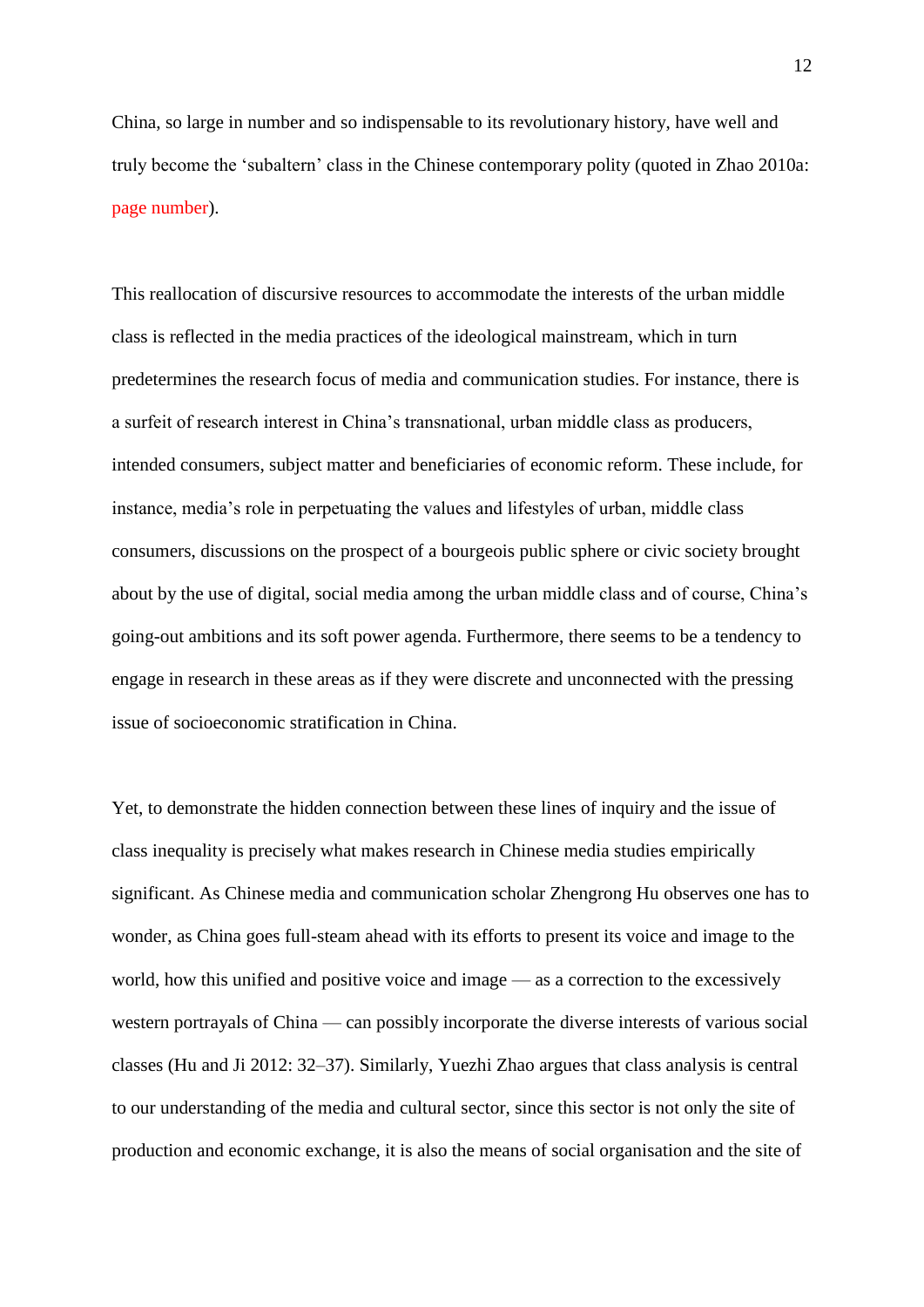subjectivity formation (Zhao 2008: 76). For this reason, she argues that media and communication scholars must explore the ways in which transnational capital and domestic forces intersect to shape China's communication sector (Zhao 2008: 18). At the same time, she also stresses the importance of studying how the media and communication sector shapes the subjectivity and class consciousness of China's highly segmented working class, arguing forcefully that the 'rise of China' cannot possibly be sustained in the long run without the rise of China's lower social classes (Zhao 2010b: 544–551).

Despite the fundamental difference in the ways in which workers and peasants are represented in the two historical eras, there is little attempt to show how a retrospective review of the socialist period can be productively informed by and benefit from the hindsight of the ensuring era, which has witnessed economic reforms, market liberalisation, the reappearance of class conflicts in social life, and the disappearance of the theme of class struggle in official discourses. Xiang Cai's groundbreaking book, *Revolution/Narrative* (2010), a deconstructive reading of major literary works in the period of 1949–1966, is a conspicuous exception. In this book, Cai examines in exceptionally fine-grained manner the discursive construction of the worker identity, the meaning of labour and purposes of the industrial modernisation in the socialist regime of truth. But such attempts have been limited to literature. In the field of media and communication studies, in comparison with the emerging body of work on the media's coverage of workers in the reform era and workers' activist media practices (both of which inform the discussion of this chapter so far), there is little work on the question of how workers, labour and industrial work are represented in mass media in the three decades prior to the start of the economic reforms. For instance, although we now have some knowledge of how urban commercial cinema constructs marginal social identities such as rural migrant workers (Sun 2012f), in comparison, we know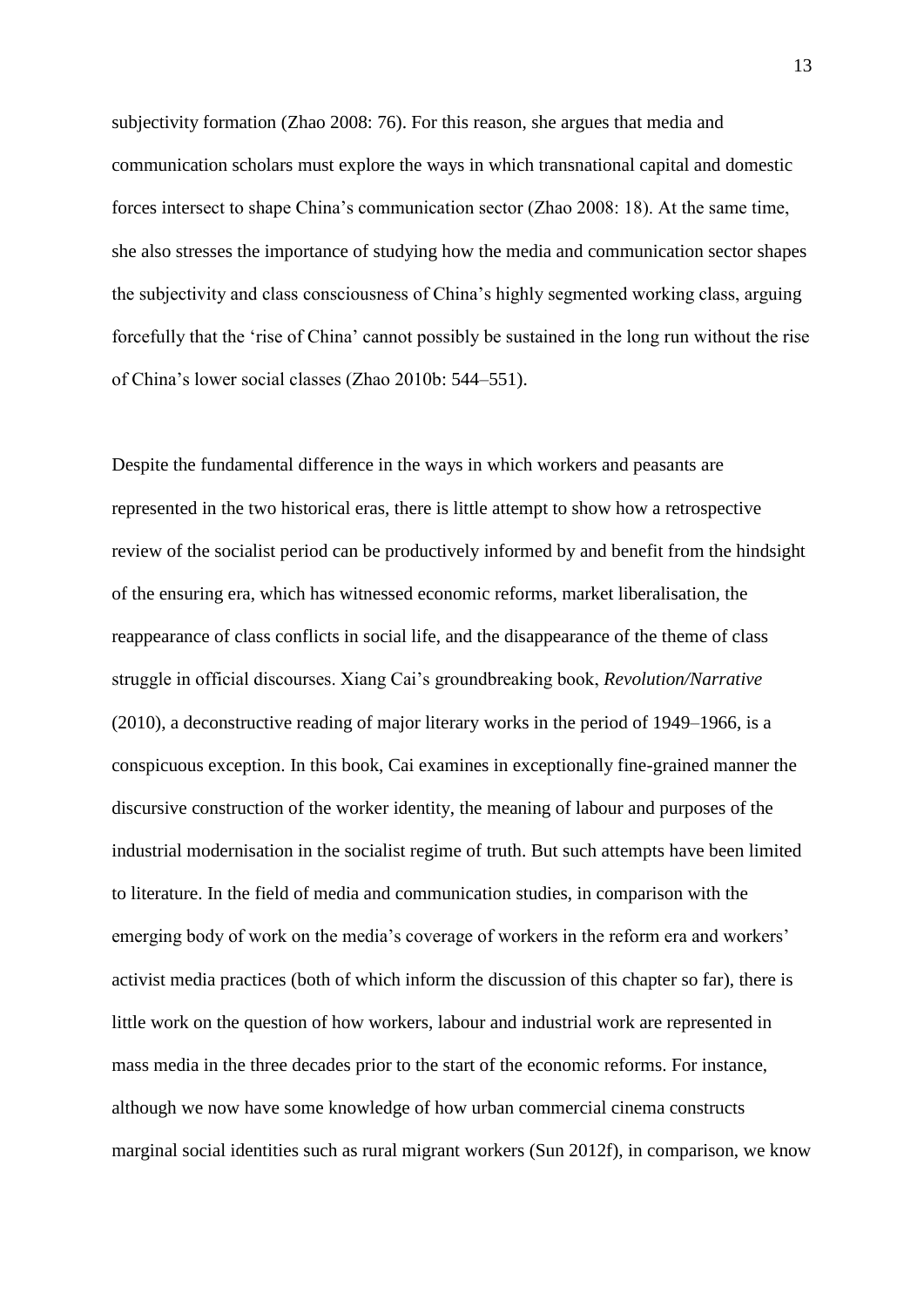little of how films set in factories in the 1950s, 1960s and 1970s (and there are quite a few) negotiate the relationship between workers, party leaders, and technical experts. In addition, while we have witnessed a flourishing of scholarship on the New Documentary Movement in China which focuses on rural migrants, industrial workers, gays and lesbians and other marginal identities such as HIV victims (e.g. Berry et al. 2010; also see Cao in this volume), how its predecessor, the 'special topic' documentary (Lu 2003), constructs workers and the significance of their labour against the background of national self-reliance and socialist modernity is relatively unclear. Similarly, we know that some young technology-savvy workers, equipped with digital camera phones, have taken up amateur photography as a way to document their work and their lives, and in doing so generate an invaluable visual source from which to understand the class experience of this social group which is large in size yet seriously under-represented in mainstream visual culture (Sun 2012e). Interestingly, this research also indicates that in terms of aesthetics and style of representation, some of these self-representations seem either reminiscent of, or consciously evoking the visual idiom from the revolutionary representations. Yet to establish the historical continuity and disjuncture between the two eras calls for a more systematic analysis of news photos as a historically specific signifying practice. How, for instance, did news values in socialist journalism, including photojournalism, inform news media's coverage of workers' activities and achievements in publications such as the *People's Daily* and the *Worker's Daily*?

Knowing answers to these empirical questions is a matter of urgent intellectual and political concern for a number of reasons. Firstly, socialist media relied heavily on visual technologies, particularly in the form of news photos, propaganda documentaries and films for purposes of mass mobilisation, moral education and political propaganda. In comparison with literature, which required some levels of literacy, or art, which was accessible to only the more cultured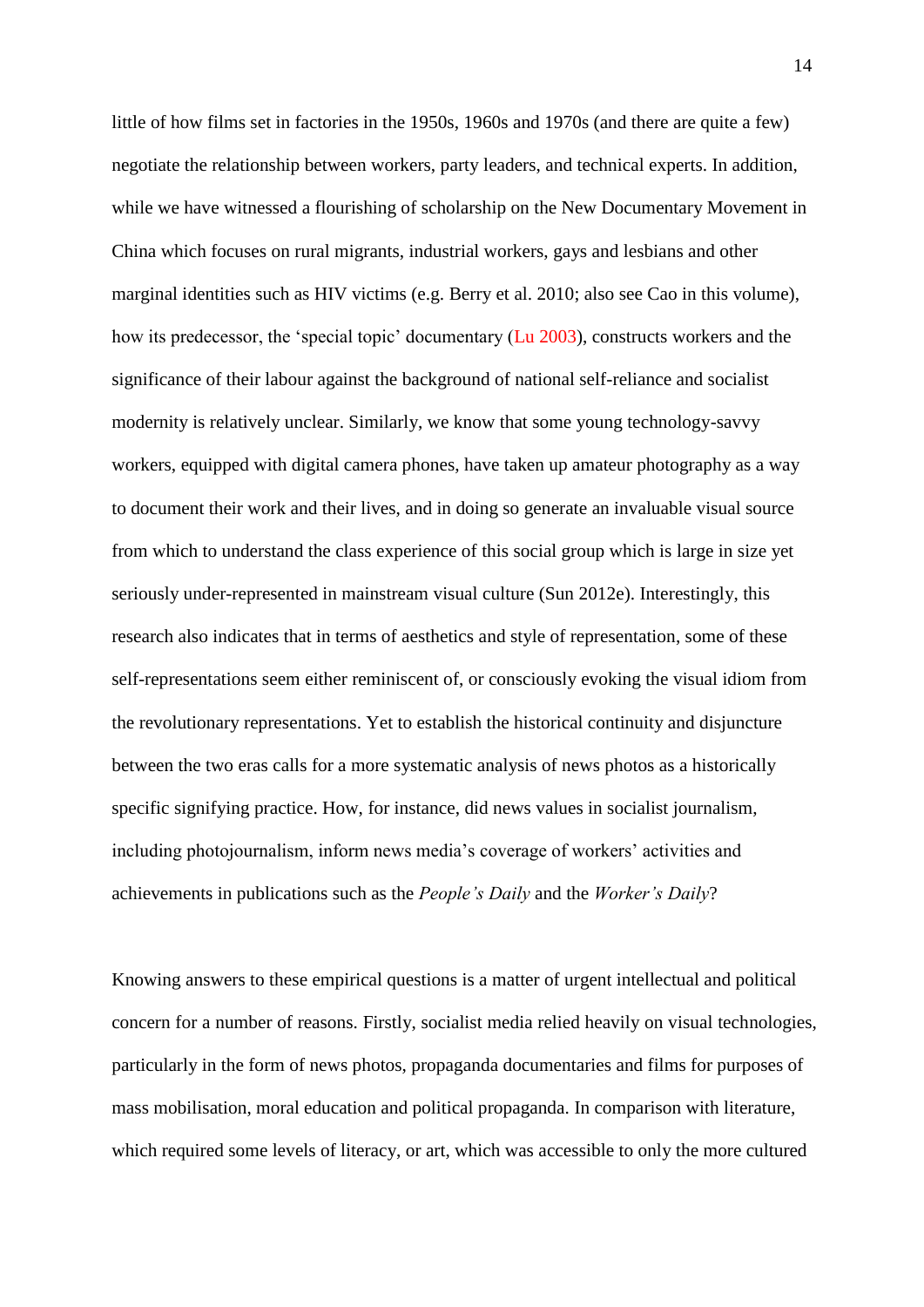echelon of society, visual media representations such as the newspapers, special topic newsreels and films offered more direct ways of reaching mass audiences. Screening propaganda films, documentaries and special newsreels was a crucial means of political socialisation through the organisational mechanism of the workplace and the school. For this reason, leaving a vast discursive site largely unexamined means not knowing how visual media contributed to the socialist legacy of proletariat culture. Secondly, many of the contemporary cultural practices engaged in by subaltern groups adopt or appropriate the language of earlier socialist cultural forms and practices. They look to socialist cultural expressions as sources of political, moral and cultural repertoires (Xing 2012: 63–82). Hence in order to understand fully both the cultural politics of the workers' current cultural struggles and the prospect of their cultural struggle, it is important to revisit historical practices by situating them in their particular historical context, as well as through the retrospective lens of the radically transformed social, economic and political reality of today. It is precisely for this reason that Yuezhi Zhao issues a clarion call for media and communication scholars to 're-root the area in history', so that we become more 'mindful of China's revolutionary history and the ways this history casts a long shadow over today's reality' (Zhao 2009: 177).

Finally, but not least importantly, a long-range prospect of the working classes' social destiny is unlikely to emerge unless we consider the metamorphosis of the social construction of class experience from the socialist to the current neoliberal era of capital accumulation. In the introduction to his book *The Long Revolution*, Raymond Williams (1971) speaks of a 'cultural revolution' as the revolution of the third kind, following the democratic and industrial revolutions. The cultural revolution, argues Williams, is a particularly 'long revolution', and is the 'most difficult to interpret'. In the same way that, as Williams (1971: 12) argues, 'we cannot understand the process of change in which we are involved if we limit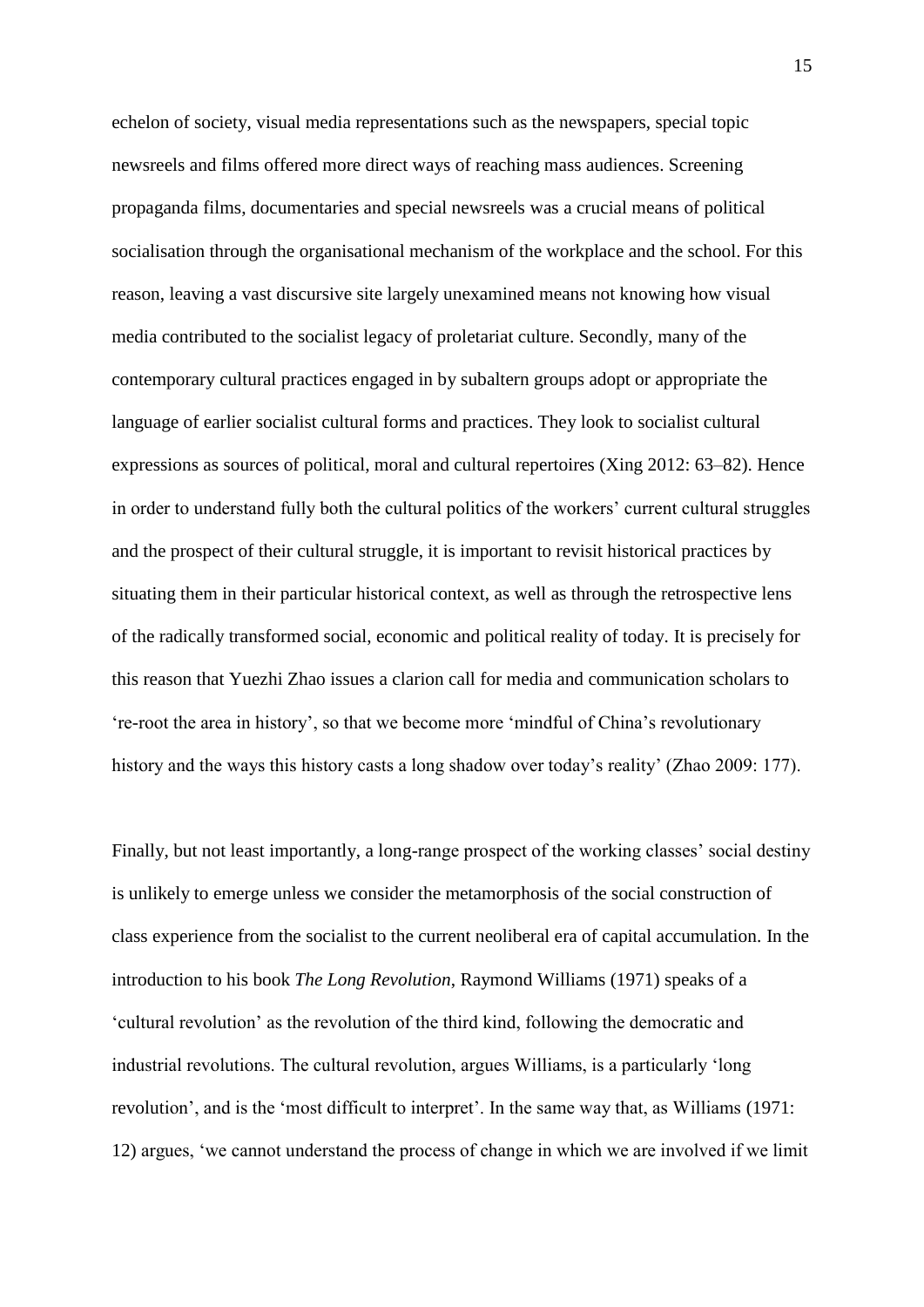ourselves to thinking of the democratic, industrial, and cultural revolutions are separate processes', we cannot understand the process of change in the long revolution if we limit ourselves to thinking of workers' media and cultural practices in historically discrete or isolated terms. Sociologists of labour also caution against taking an ahistorical perspective, given that the formation of class, the emergence of class consciousness, labour movements and social movements are believed to take a much longer time span than two or three decades to take full shape (Chan and Siu 2012: 105–132).

There are of course conceptual and methodological implications for pursuing this line of inquiry regarding the relationship between class analysis and media studies. It requires us to go beyond the framework of propaganda, which so far has dominated our understanding of the socialist mass media, with its preoccupation with the issue of political control, censorship and ideological indoctrination. Also, this requires us to reconsider the role of the Chinese state in the formation of proletariat cultural legacies. As Zhao (2009: 177) explains, this calls for a 'recognition of the Chinese state as one forged in the anti-imperialist and anti-capitalist social revolution, with a historically grounded popular base of legitimacy, not as an absolutist state which the European bourgeois fought against historically'. It requires media scholars to take a cultural-political approach to address a specific concern with questions of media forms and media practices, including delving into the cultural politics of the proletariat worker identity, in a range of media forms whose discursive and visual mediation of the worker identity has so far largely eluded scholarship. It involves asking important questions, such as who has access to the means of producing, shaping and perpetuating the political lingua franca; what signifying practices are dominant in a given space and time; and what are the origins of the discursive power to name, label and define working class identities. It also explores the common narrative forms, tropes and strategies adopted to transform a group's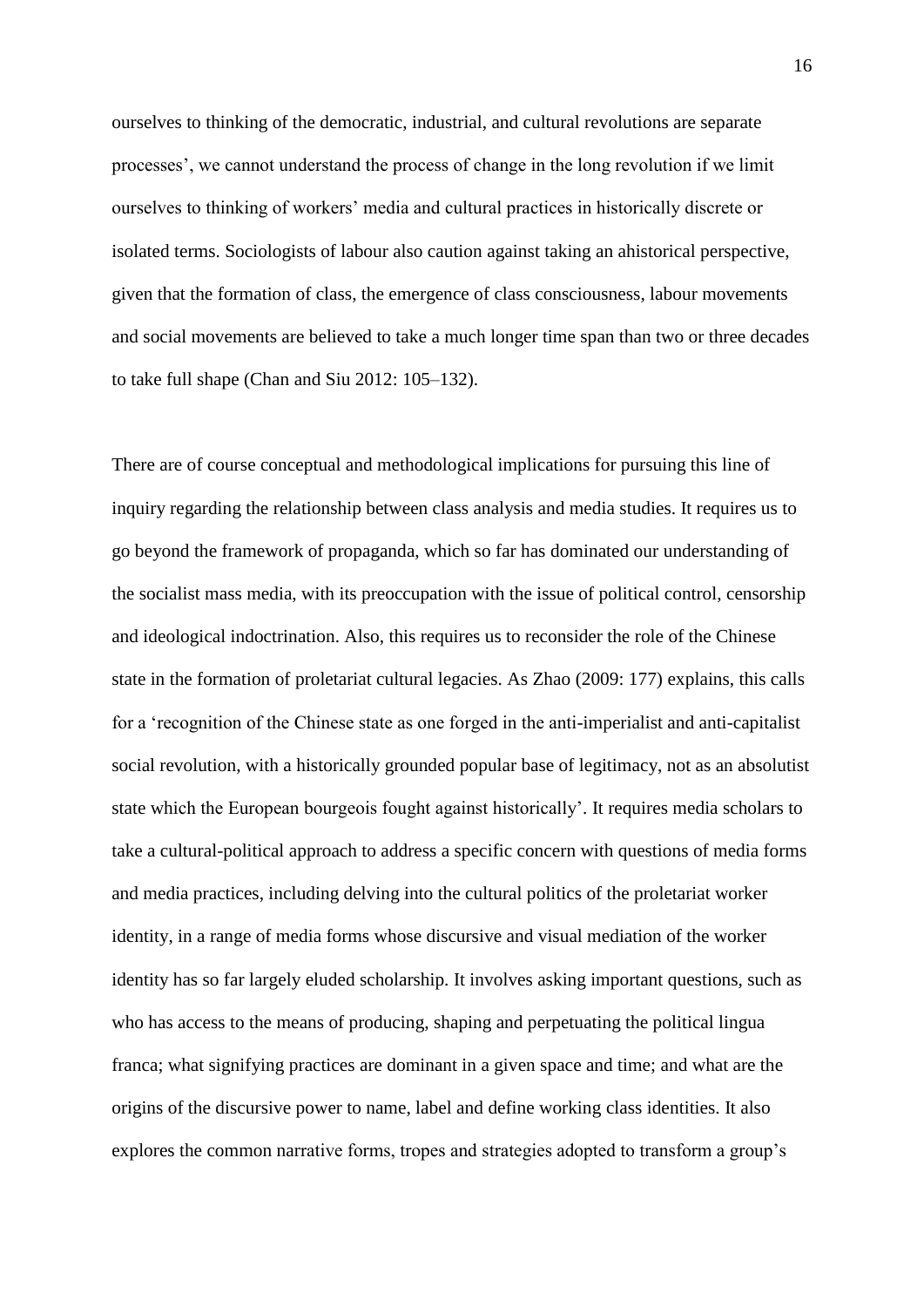perspectives into common knowledge that 'we' all share, as well as the process by which private and personal longings, dreams and desires become 'public allegories', making certain social groups' desires and longings more legitimate than others (Rofel 2007).

Given the master-to-subaltern identity transformation of the working classes, the question of how media and communication research can productively engage with the notion of subalternity must be put on the agenda. Developed most prominently in Indian and Latin American societies, and mostly in the contexts of race and ethnicity, subaltern analysis is concerned with making the invisible visible and giving voice to subalterns 'who cannot speak'. It is becoming an increasingly attractive approach among those concerned with issues of agency, voice and identity in China, albeit in radically different social contexts (Pun 2005; Yan 2008). In her research on prostitution in Shanghai in the early twentieth century, China historian Gail Hershatter observes that the theorisation of subalternity, although developed in the colonial history of South Asia, can be productively engaged to explore relations of subjugation of the oppressed people at the intersection of gender, class and the Chinese state. Hershatter rightly cautions us, however, that any attempt to engage with the concept of subalternity must start by appreciating its 'multiple' and 'relational' nature. For the same reason that the Indian nationalist elites and subaltern politics were intertwined and hence the question of who is a 'subaltern' is relational (Guha and Spivak 1988), tracing the shift from what Paul Clark (2008: 142) calls the 'proletarian nobility' to subalternity in the Chinese context must also take into account a wide range of complicating factors, including the sometimes convergent and other times divergent interests of the state, NGOs, the urban middle class, transnational intellectuals and Chinese workers. Rather than take the presence or existence of subalternity as given, we must 'take seriously the categories through which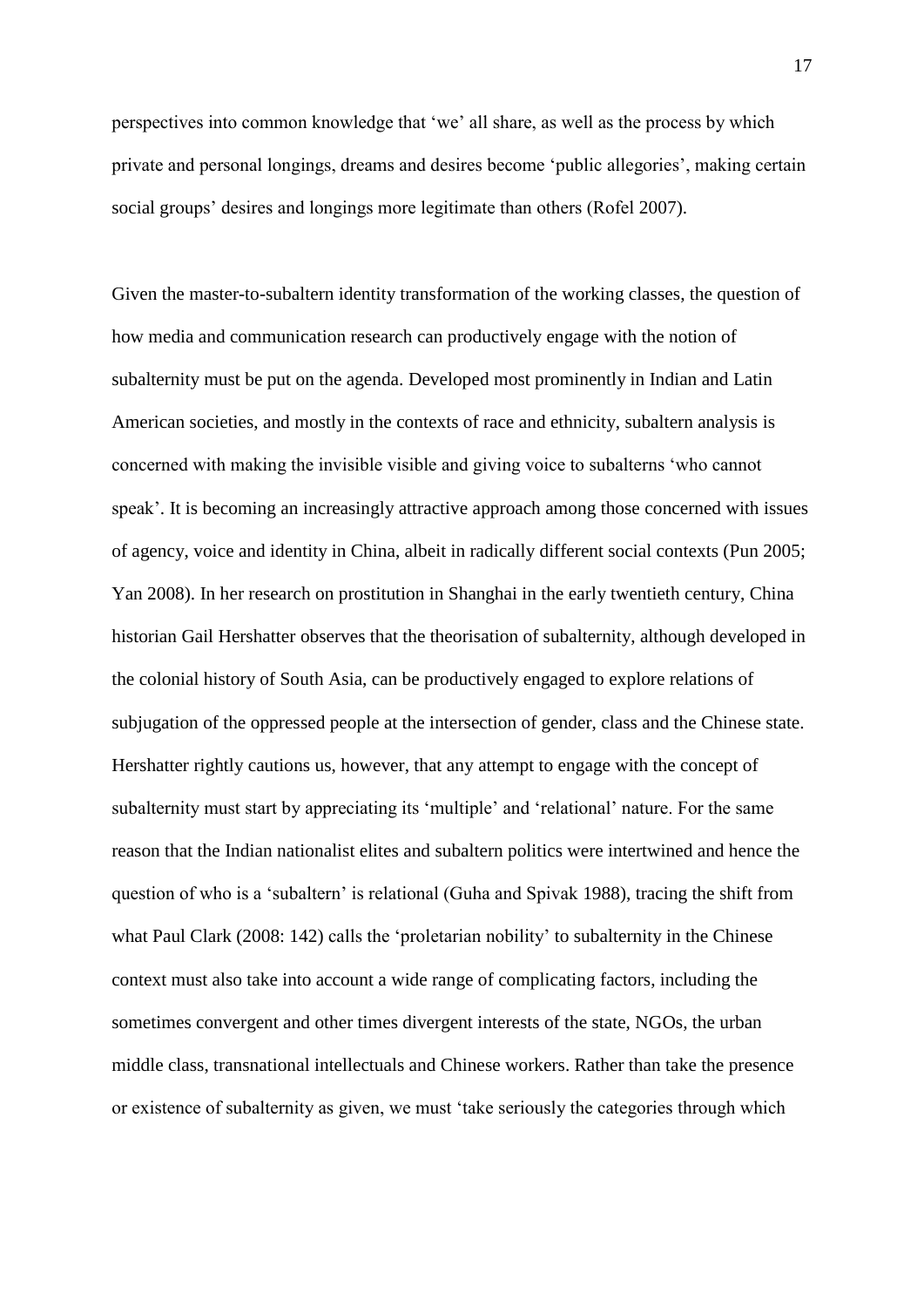historical subjects make meaning of their own experience, the degree to which subalterns both legitimate and subvert hegemonic categories' (Hershatter 1993: 106).

In the case of the Chinese rural migrant worker as a subaltern figure, two things are particularly worthy of note and further inquiry. The first relates to the issue of subaltern position. Comparing various cohorts of factory workers in China convinces Rofel (1999: 98) that the identity of the subaltern selves is not 'intrinsic in the relations of production'. For this reason, rather than accepting claims of subalternity as given, we must ask questions about how subalternity is 'culturally produced, embraced, performed, challenged, and denied' (Rofel 1999: 98). This, argues Rofel, does not mean marginalised social groups such as China's workers and peasants stand outside of and against power. Instead, one must ask how subaltern practices are 'lodged within fields of power and knowledge' (p.168). This caution is particularly worth heeding, given that the migrant labouring body, useful to the market for its capacity to produce surplus value, has also become a field of intense symbolic struggle between various class positions. The state, capital, international NGOs and transnational cultural elites all want to speak on behalf of China's rural migrant workers. Yet, at the same time we cannot assume that all rural migrants identify with the position of subalternity. In fact, the issue of position in these diverse constructions is necessarily couched in ambiguous, complex and contradictory terms. Given this, it is essential to identify ways in which rural migrants position themselves in relation to state propaganda, middle class consumers, media professionals and cultural elites, as well as the ways migrant worker positions are expressed and managed in relation to one another within the worker cohort, including urban workers in state enterprises, currently laid-off factory workers now subsisting on welfare, and rural migrant workers as *dagong* individuals.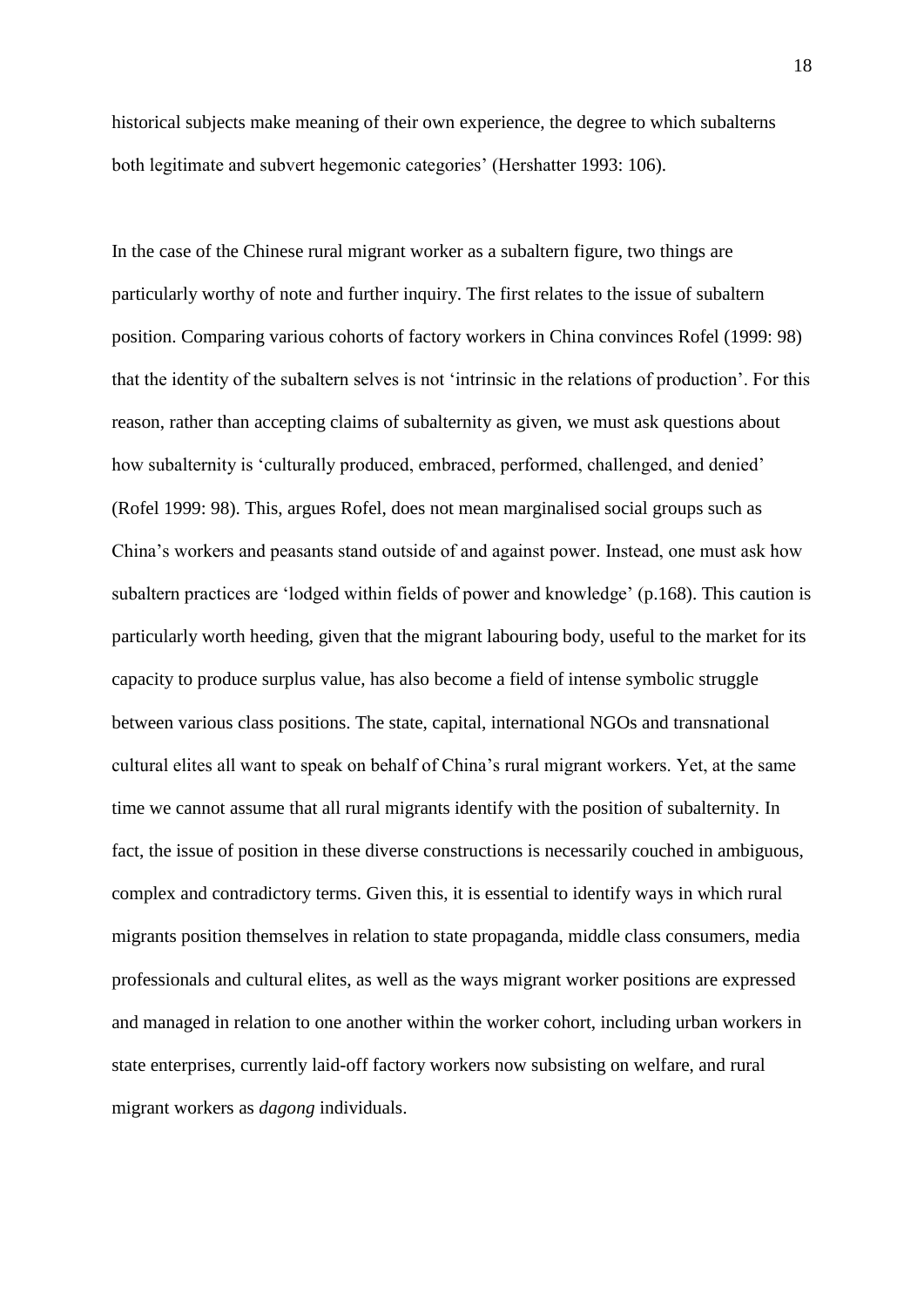The second relates to the issue of subaltern movement and activism. As this discussion has delineated, the shift from the master to the subaltern position is by no means merely rhetorical and its impact cannot be overestimated. As the Marxist discourses of the proletarian class were abandoned in favour of neoliberal discourse of individual improvement, workers have been robbed of the power to effectively transform their own situation (Carrillo and Goodman 2012: 10–26). In other words, while some scholars and journalists outside China invest their hope for political change in China's newly emerging working class, they may to some extent have overlooked the fact that this class has been so disempowered that their class position has more or less reverted back to the pre-revolutionary status quo. If this is a case of history repeating itself, we are indeed compelled to consider yet again the politics and the tactics of the weak, and subaltern's strategies of 'talking back' to the 'colonial master'. In the workers' efforts to talk back to and negotiate relationships with such 'colonial masters', various types of media and cultural activism have arisen, and distinct working class media cultures are formed in this process of negotiation and struggle. To media studies scholars interested in the relationship between class and media, these no doubt present themselves as the most pertinent lines of inquiry.

## **References**

Anagnost, A. (2004) 'The corporeal politics of quality (*suzhi*)', *Public Culture* 16(2): 189– 208.

Berry, C.; Lu, X. and Rofel, L. (eds) (2010) *The New Chinese Documentary Film Movement: For the Public Record*, Hong Kong: Hong Kong University Press.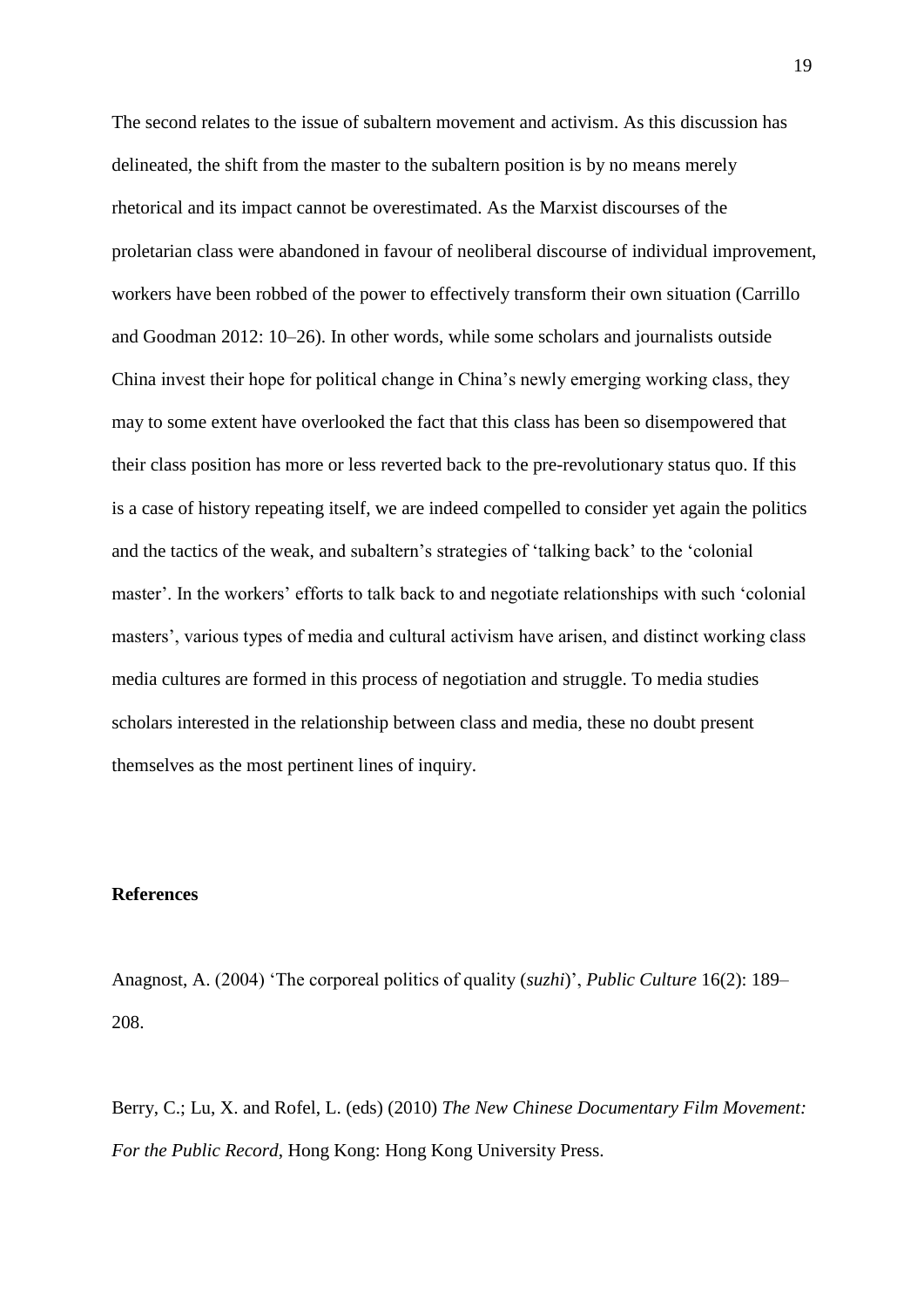Cai, X. (2010) *Revolution/Narrative: The Socialist Imagination in Chinese Literature and Culture (1949-1966)*, Beijing: Peking University Press.

Carrillo, B. and Goodman, D.S.G. (2012) 'The socio-political challenge of economic change: Peasants and workers in transformation', in B. Carrillo and D.S.G. Goodman (eds), *China's Peasants and Workers: Changing Class Identities*, Cheltenham: Edward Elgar Publishing,  $10-26$ .

Clark, P. (2008) *The Chinese Cultural Revolution*, Canbridge: Cambridge University Press.

Chan, A. and Siu, K. (2012) 'Chinese migrant workers: Factors constraining the emergence of class consciousness', in B. Carrillo and D.S.G. Goodman (eds), *China's Peasants and Workers: Changing Class Identities*, Cheltenham: Edward Elgar Publishing, 105–132.

Davis, D.S. and Wang, F. (eds) (2009) *Creating Wealth and Poverty in Postsocialist China*, Stanford, CA: Stanford University Press.

Gai, B. (2009) 'A world through the camera phone lens: A case study of Beijing camera phone use', *Knowledge, Technology, Policy* 22: 195–204.

Goodman, D.S.G. (2008) 'Why China has no new middle class: Cadres, managers and entrepreneurs', in D.S.G. Goodman (ed.), *The New Rich in China: Future Rulers, Present Lives,* London: Routledge, 23–37.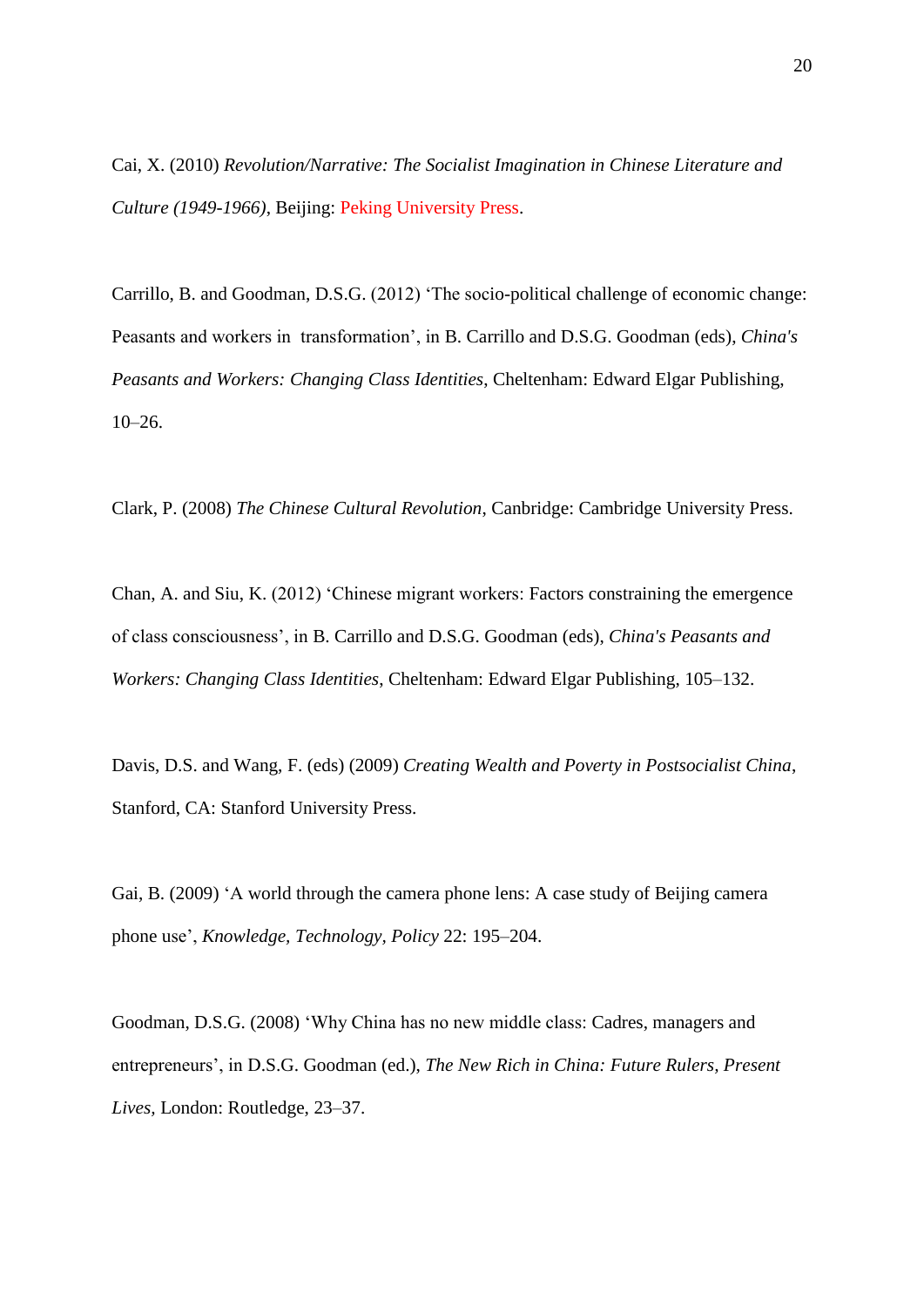Guha, R. and Spivak, G.C. (eds) (1988) *Selected Subaltern Studies*, Oxford: Oxford University Press.

Guo, Y. (2008) 'Class, stratum and group: The politics of description and prescription', in D.S.G. Goodman (ed.), *The New Rich in China: Future Rulers, Present Lives*, London: Routledge, 38–52.

Hershatter, G. (1993) 'The subaltern talks back: Reflections on subaltern theory and Chinese history', *Positions: East Asia Cultures Critique* 1(1): 103–130.

Hershatter, G. (2007) 'Forget remembering: Rural women's narratives of China's collective past', in C.K. Lee and G. Yang (eds), *Re-envisioning the Chinese Revolution*, Stanford: Standford University Press, 69–92.

Hinton, W. (1997) *Fanshen: A Documentary of Revolution in a Chinese Village*, Berkeley, CA: University of California Press.

Hu, Z. and Ji, D. (2012) 'Ambiguities in communicating with the world: The "going out" policy of China's media and its multilayered contexts', *Chinese Journal of Communication* 5(1): 32–37.

Jacka, T. (2006) *Rural Women in Urban China: Gender, Migration and Social Change,*  Armonk, NY: M. E. Sharpe.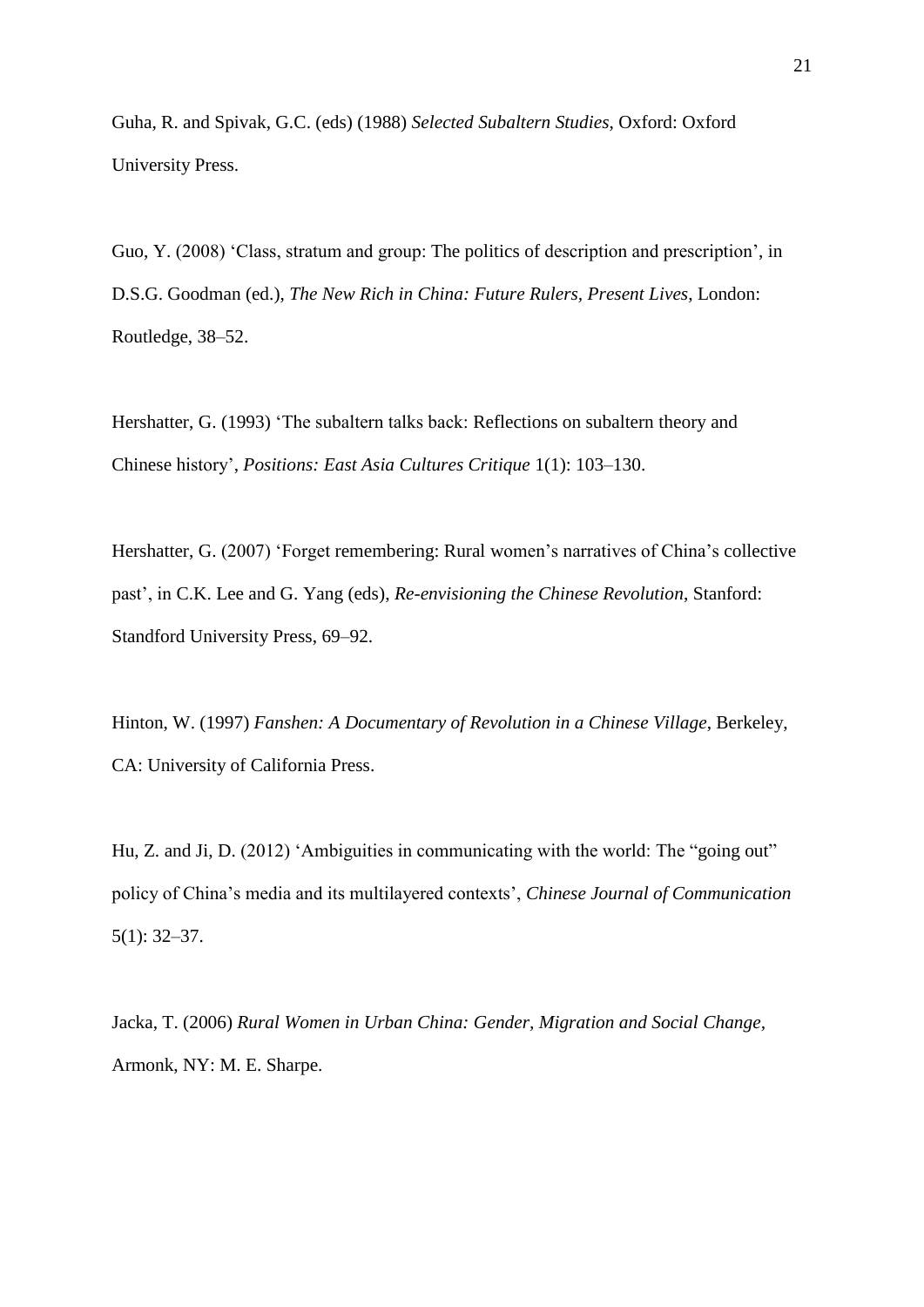Lee, C.K. (2007) *Against the Law: Labor Protests in China's Rustbelt and Sunbelt*, Berkeley, CA: University of California Press.

Lee, C.K. and Selden, M (2009) 'Inequality and its enemies in revolutionary and reform China', *Economic and Political Weekly* 43(52). Available online http://epw.in/epw/user/loginArticleError.jsp?hid\_artid=13014 (retrieved 17 February 2011).

Leung, P. and So, A. (2012) 'The making and re-making of the working class in south China', in B. Carrillo and D.S.G. Goodman (eds), *China's Peasants and Workers: Changing Class Identities*, Cheltenham: Edward Elgar Publishing, 84–104.

Pun, N. (2005) *Made in China: Women Factory Workers in a Global Workplace,* Durham, NC: Duke University Press.

Qiu, J.L. (2009) *Working-Class Network Society: Communication Technology and the Information Have-Less in Urban China*, Cambridge, MA: MIT Press.

Qiu, J.L. (2012) 'Network labor: Beyond the shadow of Foxconn', in L. Hjorth; J. Burgess and I. Richardson (eds), *Studying Mobile Media Cultural Technologies, Mobile Communication, and the iPhone,* New York: Routledge, 173–189.

Qiu, J.L. and Wang, H. (2012) 'Working-class cultural spaces: Comparing the old and the new', in B. Carrillo and D.S.G. Goodman (eds), *China's Peasants and Workers: Changing Class Identities,* Cheltenham: Edward Elgar Publishing, 159–192.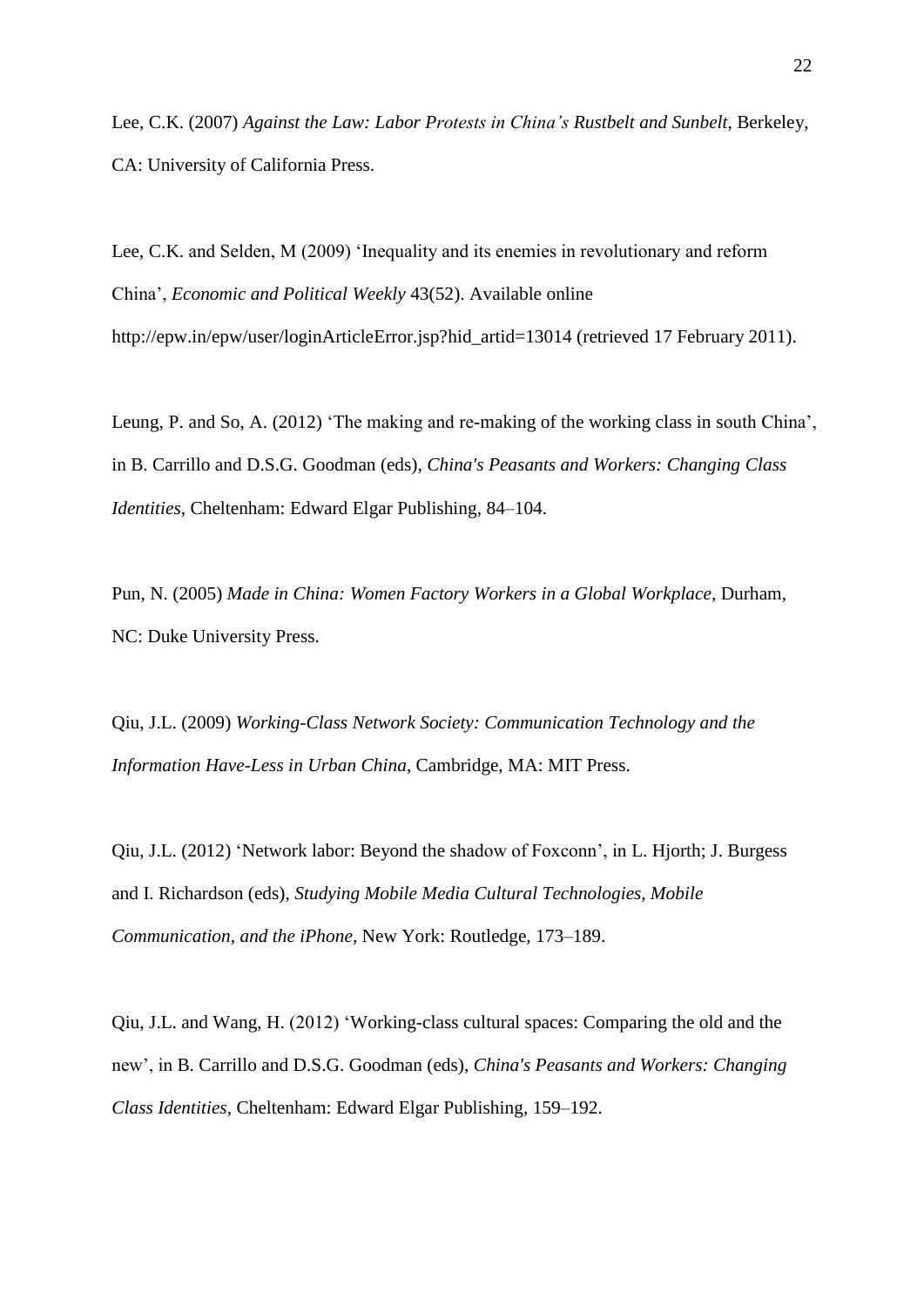Rofel, L. (1999) *Other Modernities: Gendered Yearnings in China after Socialism*, Berkeley, CA: University of California Press.

Rofel, L. (2007) *Desiring China: Experiments in Neoliberalism, Sexuality and Public Culture*, Durham, NC: Duke University Press.

Sun, W. (2009) *Maid in China: Media, Morality, and the Cultural Politics of Boundaries*, London: Routledge.

Sun, W. (2012a) 'Desperately seeking my wages: Justice, media logic, and the politics of voice in urban China', *Media, Culture, and Society* 34(7): page numbers.

Sun, W. (2012b) 'The poetry of spiritual homelessness: A creative practice of coping with industrial alienation', in A. Kipnis (ed.), *Chinese Modernity and the Individual Psyche*, London: Palgrave Macmillan, page numbers.

Sun, W. (2012c) 'Poetry of labour and (dis)articulation of class: China's worker-poets and the cultural politics of boundaries', *Journal of Contemporary China* 21(78): page numbers.

Sun, W. (2012d) 'Subalternity with Chinese characteristics: Rural migrants, cultural activism and digital filmmaking', *Javnost – the Public* 19(2): 83–100.

Sun, W. (2012e) 'Amateur photography as self-ethnography: China's rural migrant workers and the question of digital-political literacy', *Media International Australia* 145: page numbers.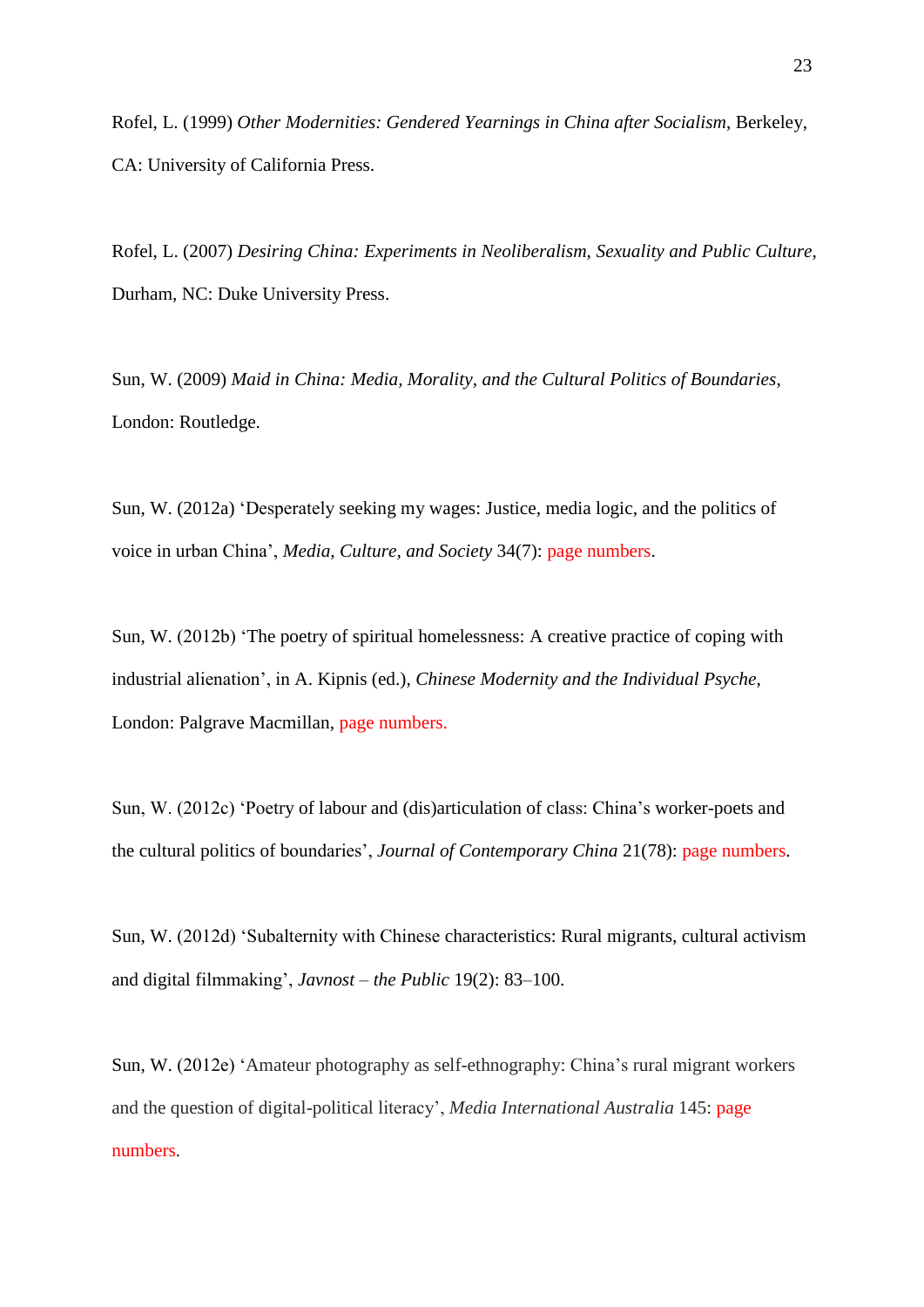Sun, W. (2012f) 'Screening inequality: Injustices, class identities and rural migrants in Chinese cinema', *Berliner China-Hefte*: *Chinese History and Society* 41: page numbers.

Sun, W. (2013a) '"Northern girls": Cultural politics of agency and south China's migrant literature', *Asian Studies Review* volume number (issue number): page numbers.

Sun, W. (2013b) 'Inequality and culture: A new pathway to understanding social inequality', in W. Sun and Y. Guo (eds), *Unequal China: Political Economy and Cultural Politics of Inequality*, London: Routledge, page numbers.

Sun, W. and Guo, Y. (2013) 'Introduction', in W. Sun and Y. Guo (eds), *Unequal China: The Political Economy and Cultural Politics of Inequality*, London: Routledge, page numbers.

Tong, F. (2012) 'The networked society and the making of the new working class' (*Wangluo shehui yu xing gongren jieji de xingcheng*), unpublished MA thesis, Beijing University (in Chinese).

Wallis, C. (2013) *Technomobility in China: Young Migrant Women and Mobile Phones*, New York University Press.

Williams, R. (1971, rpt. 2011) *The Long Revolution,* Cardigan: Parthian Books.

Whyte, M.K. (2010) *Myth of the Social Volcano: Perceptions of Inequality and Distributive Injustice in Contemporary China*, Stanford, CA: Stanford University Press.